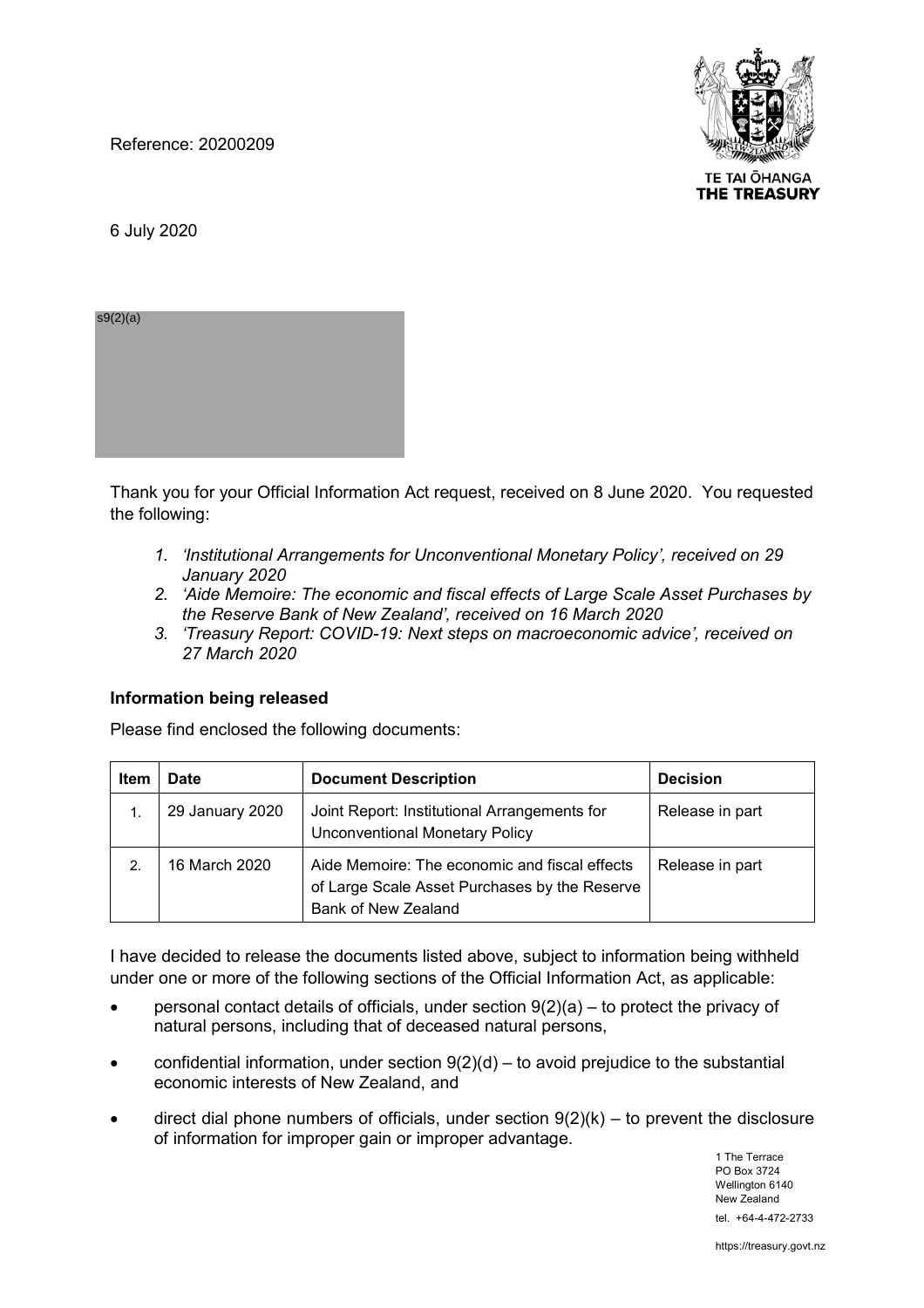Direct dial phone numbers of officials have been redacted under section 9(2)(k) in order to reduce the possibility of staff being exposed to phishing and other scams. This is because information released under the OIA may end up in the public domain, for example, on websites including Treasury's website.

Please note that the Treasury has revised its analysis of the impacts of Large Scale Asset Purchases on the Government's balance sheet subsequent to the completion of item 2 (page 3 of item 2 provided Treasury's earlier analysis). The Treasury's revised analysis is available on its website at the following link:

https://treasury.govt.nz/sites/default/files/2020- 05/4278985\_How%20the%20Reserve%20Bank%20Large%20Scale%20Asset%20Purchase s%20affect%20the%20Crown%20balance%20sheet.pdf

# **Information publicly available**

The following information is also covered by your request and will soon be made available on the Treasury website:

| Item | <b>Date</b>   | <b>Document Description</b>                                      | <b>Website Address</b>                                                                        |
|------|---------------|------------------------------------------------------------------|-----------------------------------------------------------------------------------------------|
| -3.  | 27 March 2020 | Treasury Report: COVID-19: Next<br>steps on macroeconomic advice | https://treasury.govt.nz/publicati<br>ons/other-official-<br>information/information-releases |

The Treasury intends to publish this document as part of the Budget 2020 proactive release, planned for late July 2020.

In making my decision, I have considered the public interest considerations in section 9(1) of the Official Information Act.

Please note that this letter (with your personal details removed) and enclosed documents may be published on the Treasury website.

This reply addresses the information you requested. You have the right to ask the Ombudsman to investigate and review my decision.

Yours sincerely

Renee Philip Manager, Macroeconomic and Fiscal Policy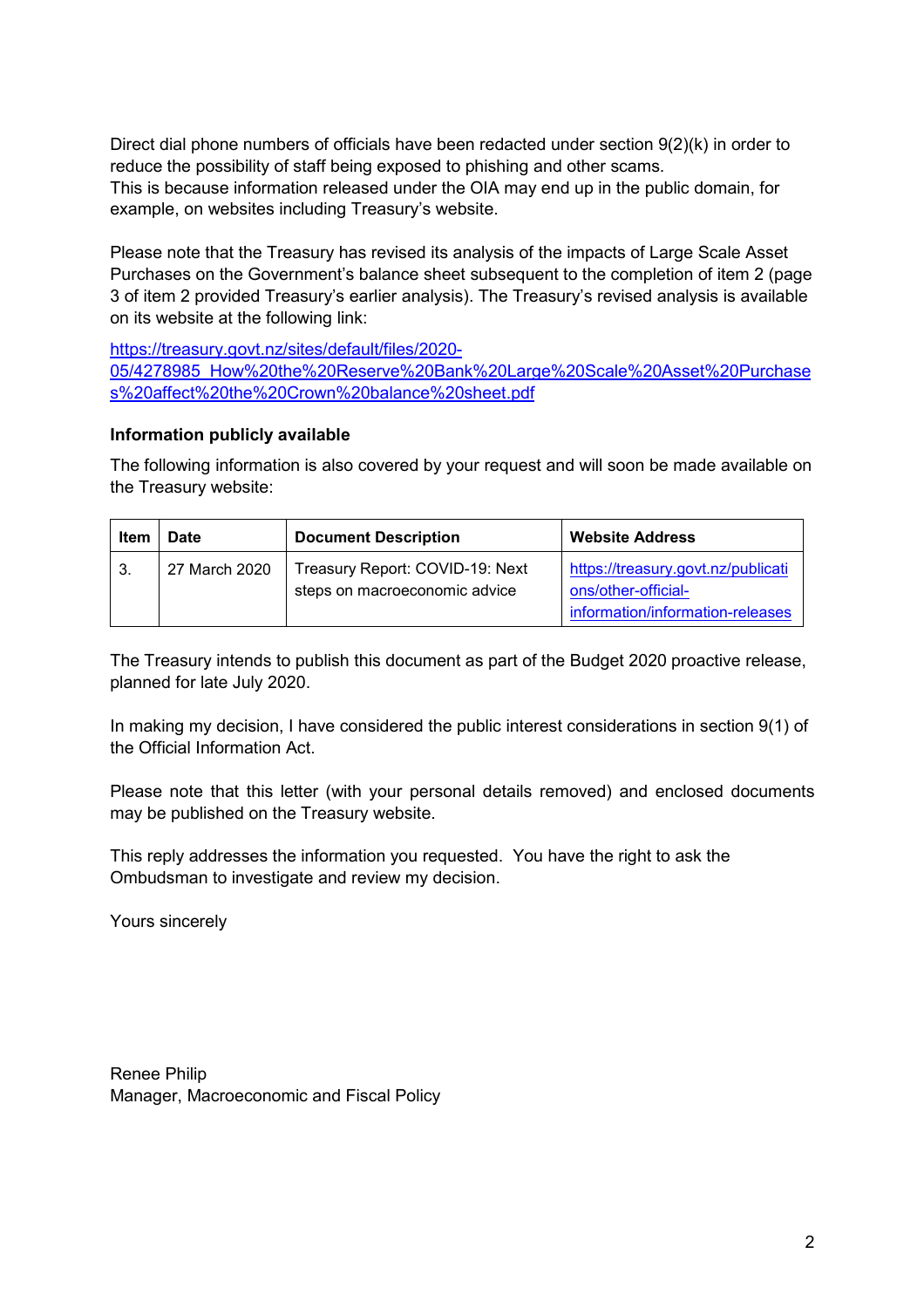# 20200209 Table of Contents

| Joint Report: Institutional Arrangements for Unconventional Monetary Policy     |    |
|---------------------------------------------------------------------------------|----|
| Aide Memoire: The economic and fiscal effects of Large Scale Asset Purchases by | 25 |
| the Reserve Bank of New Zealand                                                 |    |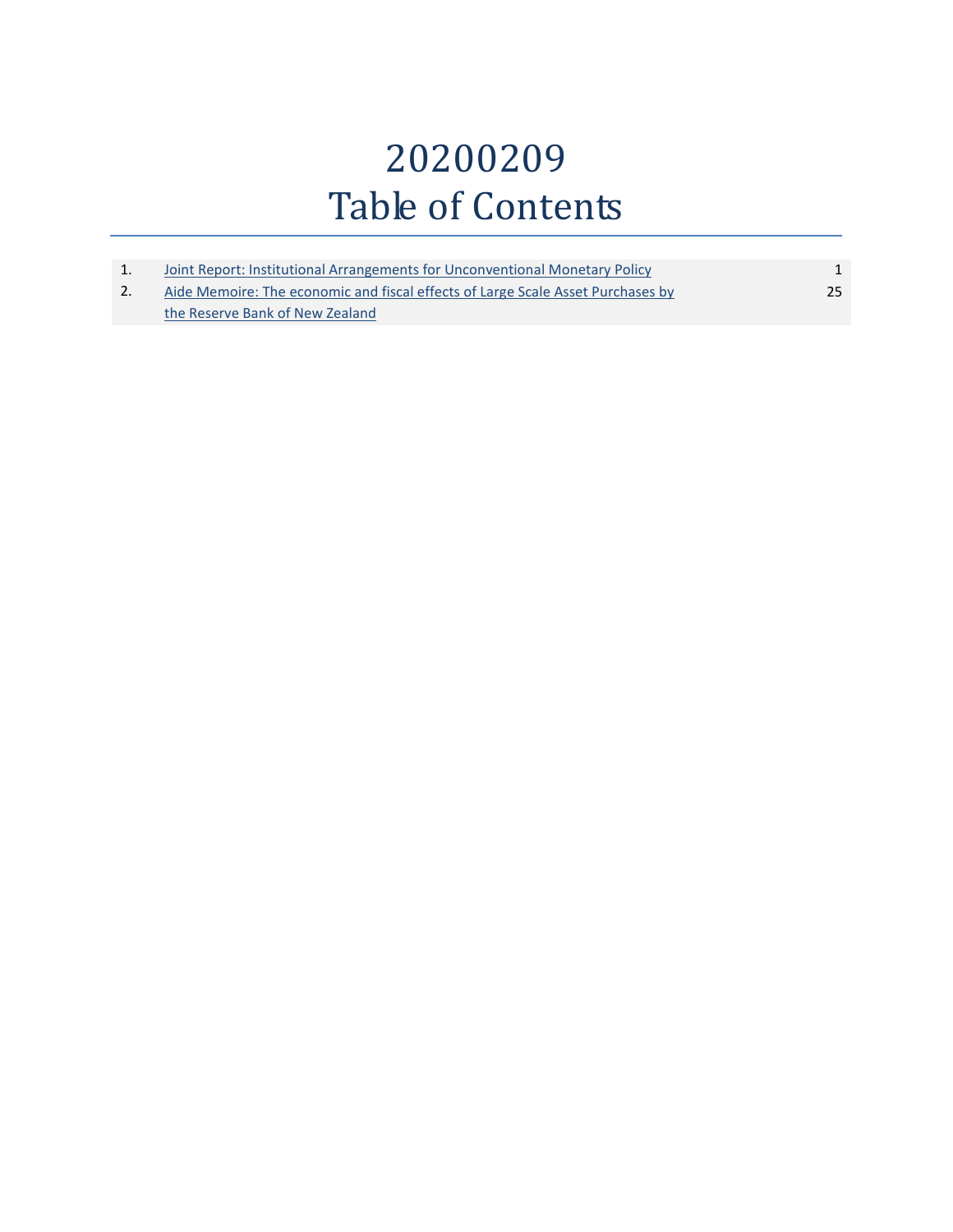<span id="page-3-0"></span>



TE TAI ŌHANGA<br>**THE TREASURY** 

| 29 January 2020                | Report No:          | <b>Treasury</b> , T2020/17<br><b>RBNZ: 5374</b>                                                                                                                                                                                                                                             |
|--------------------------------|---------------------|---------------------------------------------------------------------------------------------------------------------------------------------------------------------------------------------------------------------------------------------------------------------------------------------|
|                                | <b>File Number:</b> | Treasury: MC-1-1-1-2 (RBNZ<br><b>Institutional Frameworks)</b>                                                                                                                                                                                                                              |
|                                |                     |                                                                                                                                                                                                                                                                                             |
|                                |                     | <b>Deadline</b>                                                                                                                                                                                                                                                                             |
| Minister of Finance (Hon Grant |                     | By Thursday 13 February 2020                                                                                                                                                                                                                                                                |
|                                |                     |                                                                                                                                                                                                                                                                                             |
|                                | Policy              | Institutional Arrangements for Unconventional Monetary<br><b>Action sought</b><br>Agree that officials undertake further<br>work on the institutional<br>arrangements⁄to súpport<br>unconventional monetary policy<br><b>Provide feedback on the scope and</b><br>timing of our future work |

#### **Contact for telephone discussion** (if required)  $\overline{\phantom{0}}$

| <b>Name</b>         | Position                                                          |          | <b>Telephone</b> | <b>1st Contact</b> |
|---------------------|-------------------------------------------------------------------|----------|------------------|--------------------|
| <b>Matthew Galt</b> | Analyst, Macroeconomic and<br>Fiscal Policy team, The<br>对reasurv | s9(2)(k) | s9(2)(g)(ii)     |                    |
| Michael Thomley     | Advisor, Policy Analysis<br>team, The Reserve Bank                |          | N/A<br>(mob)     |                    |

# **Minister's Office actions** (if required)

Return the signed report to Treasury.

**Enclosure**: No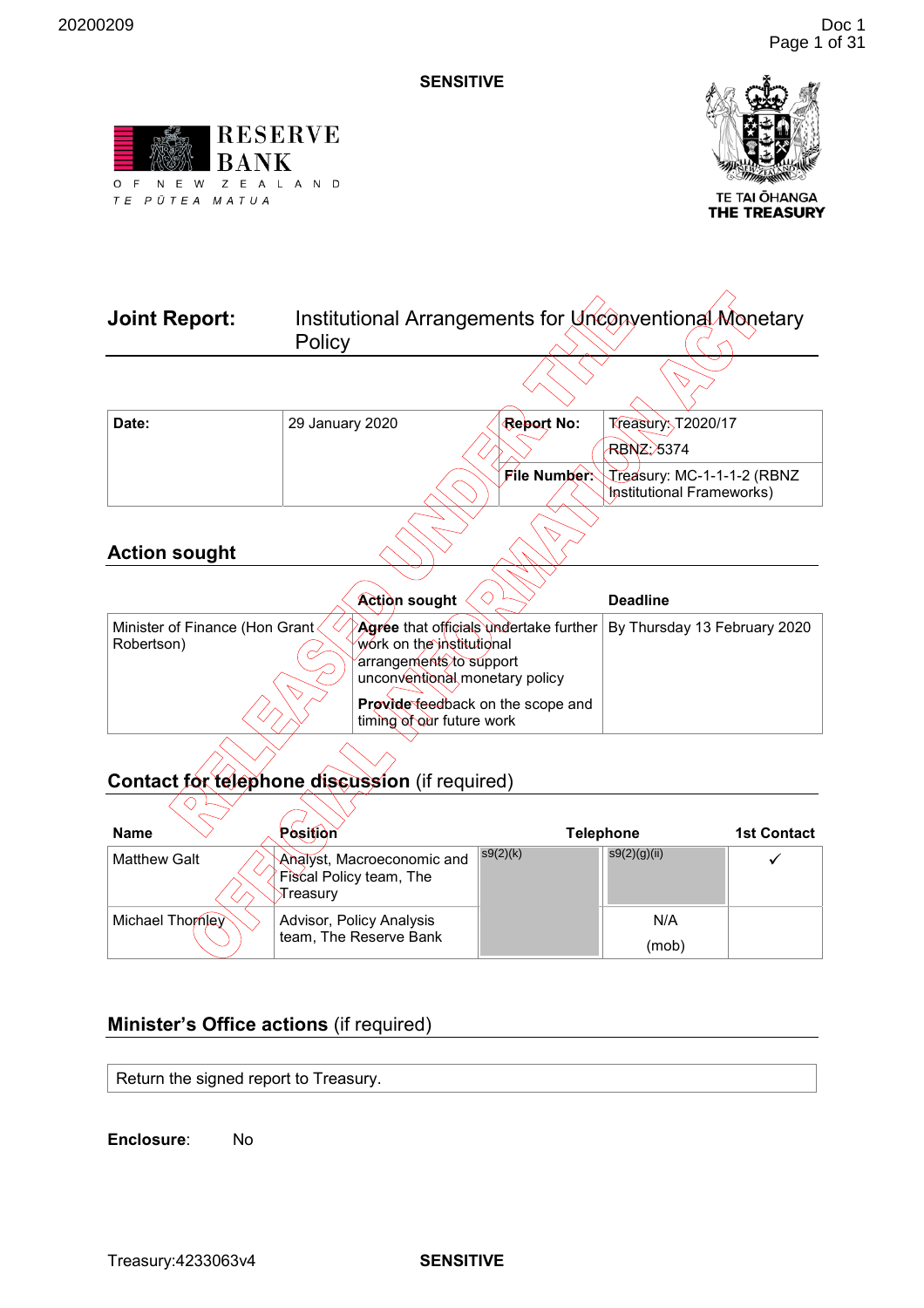# **Joint Report:** Institutional Arrangements for Unconventional Monetary Policy

#### Executive Summary

This report recommends that the Treasury and the Reserve Bank undertake work to design institutional arrangements to support the use of unconventional monetary policy (UMP) in New Zealand.

With interest rates at historic lows, there is a risk that monetary policy could become constrained if interest rates fall towards zero. In such a situation, we consider it prudent that the Reserve Bank has alternative tools available to stabilise the economy and that the governance arrangements relating to the use of alternative tools are clear, comprehensive and effective.

While fiscal policy is an alternative to monetary policy in terms of generating demand, it is unlikely to be sufficient in all circumstances. Ensuring appropriate governance arrangements are in place for the use of UMP will better enable the Reserve Bank's Monetary Policy Committee (MPC) to meet its remit and thereby promote the well being of New Zealanders. Effective macroeconomic stabilisation helps people maintain adequate incomes through the business cycle, supports employment opportunities for those at the edge of the labour market, and makes it more affordable for New Zealand to consistently maintain its physical, natural, human and social capital.  $\Diamond$ 

We do not think there is a case for using UMP in New Zealand in the near future based on current forecasts. The Treasury, the Reserve Bank and financial market pricing are all anticipating that the official cash rate ( $QQR$ ) will stay around 1% or higher in the coming years. However, economic forecasts are highly uncertain and there is always a chance that the economy will deteriorate to the point where the Reserve Bank needs to use UMP to achieve its economic objectives. Based on unpublished, confidential research on the difference between historical forecasts and actual outcomes over the past 20 years, the Reserve Bank estimates that there is a 20% chance of the OCR reaching zero at some point over the next 2 years.

The Treasury will keep you updated on the outlook for the economy and interest rates, and what this implies for monetary and fiscal policy options in the lead-up to Budget decisions. The Treasury will provide this information through our regular weekly and monthly reports, economic forecasts, fiscal policy advice, and fortnightly meetings to discuss the economic and fiscal outlook in the lead up to budget decisions.

#### **A range of unconventional monetary policy tools exist, but they bring new uncertainties and trade-offs**

The first part of this report sets out background information on what UMP is and how it might be used in New Zealand.

We have defined UMP as any way of further using monetary policy to support the economy as the OCR approaches zero. The key potential UMP tools include negative interest rates, forward guidance, asset purchases/quantitative easing, purchases of foreign currency or assets, intervening in the interest rate swap market and term lending to banks. There are three main issues with UMP in New Zealand.

• As these tools have never been used in New Zealand before, the magnitude of the macroeconomic stabilisation benefits is highly uncertain.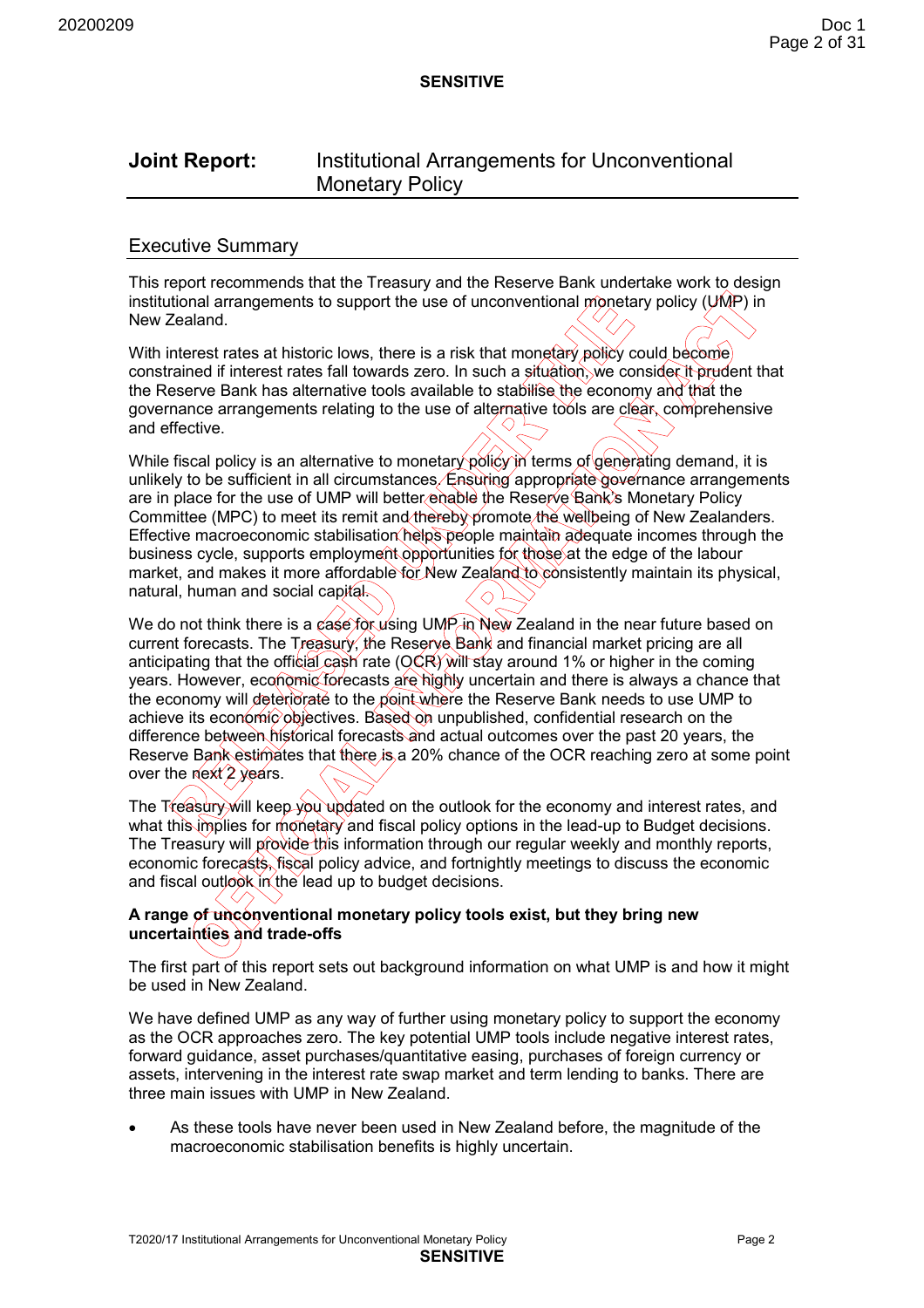- Although UMP tools entail many of the same trade-offs as conventional monetary policy, the scale of the trade-offs can be larger with UMP. The trade-offs include fiscal risks, financial stability risks, distributional impacts and the impact on financial market functioning. Some of these trade-offs are outside the Reserve Bank's current mandate. We refer to these as 'externalities associated with UMP' in this paper.
- The choice of tool would be highly dependent on the prevailing conditions in the economy and the financial system. A general economic downturn may be best addressed with broad tools (that is, those that operate through multiple channels) such as fiscal policy, negative interest rates, asset purchases and forward guidance. In contrast, disruption to the financial system may be best addressed with targeted monetary interventions such as term lending to banks.

Figure A over the page provides further detail on the trade-offs and key considerations with each tool.

Note that this report does not provide comprehensive advice about which tools should be used in specific circumstances. Rather, it recommends that New Zealand positions itself to be able to use a range of tools as a number of countries have done. If the economy deteriorates, the Treasury would provide you with advice at that time about possible fiscal policy responses in the context of the monetary policy options available. The Reserve Bank would then respond to the circumstances in accordance with their mandate. The Reserve Bank and the Treasury are undertaking ongoing research into how different tools might be used to support the economy, achieve the remit, and support living standards in a downturn.

#### **We propose undertaking work to advise on institutional arrangements for unconventional monetary policy**

The Reserve Bank can already use UMP tools, and the Reserve Bank of New Zealand Act 1989 (Reserve Bank Act) provides a solid foundation for their use. There are, however, some challenges that should be addressed:

- Making sure the externalities of UMP are appropriately considered by decision-makers.
- Ensuring UMP and fiscal policy are appropriately coordinated in a significant downturn.
- Ensuring decision-making responsibilities for UMP are clearly assigned to make implementation smoother. Parties likely to have an interest include the Reserve Bank's MPC, Governor, and Board. In addition, the practical implementation of some UMP tools could be subject to decisions by the Minister of Finance, such as the Minister's decisions regarding the provision of additional capital to the Reserve Bank.
- Addressing practical impediments to the use of UMP tools, such as by positioning the Reserve Bank to expand its balance sheet if necessary.
- Managing reputation risks arising from the use of UMP tools. Reputation risks may arise as the public are not as familiar with these tools and their externalities as they are with conventional monetary policy.

To address these challenges, the Treasury and the Reserve Bank recommend a 6-month work programme to develop policy proposals. This timeframe will allow us to provide robust advice before UMP is likely to be needed, but we will need to limit the scope of our work to achieve it. If you agree, we will report back to you by July 2020 with our advice for institutional arrangements. We will keep you informed as we undertake the work. If there are decisions that you can make on specific aspects of the institutional arrangements ahead of our July 2020 report back to speed up progress, we will advise you on these earlier. After we provide you with advice, we will implement any changes to institutional arrangements to which you agree. The timeframe to implement these changes would depend on their nature: some changes are likely to take relatively little time (for example, a matter of months), whereas others, such as those requiring legislative change, would require a longer timeframe.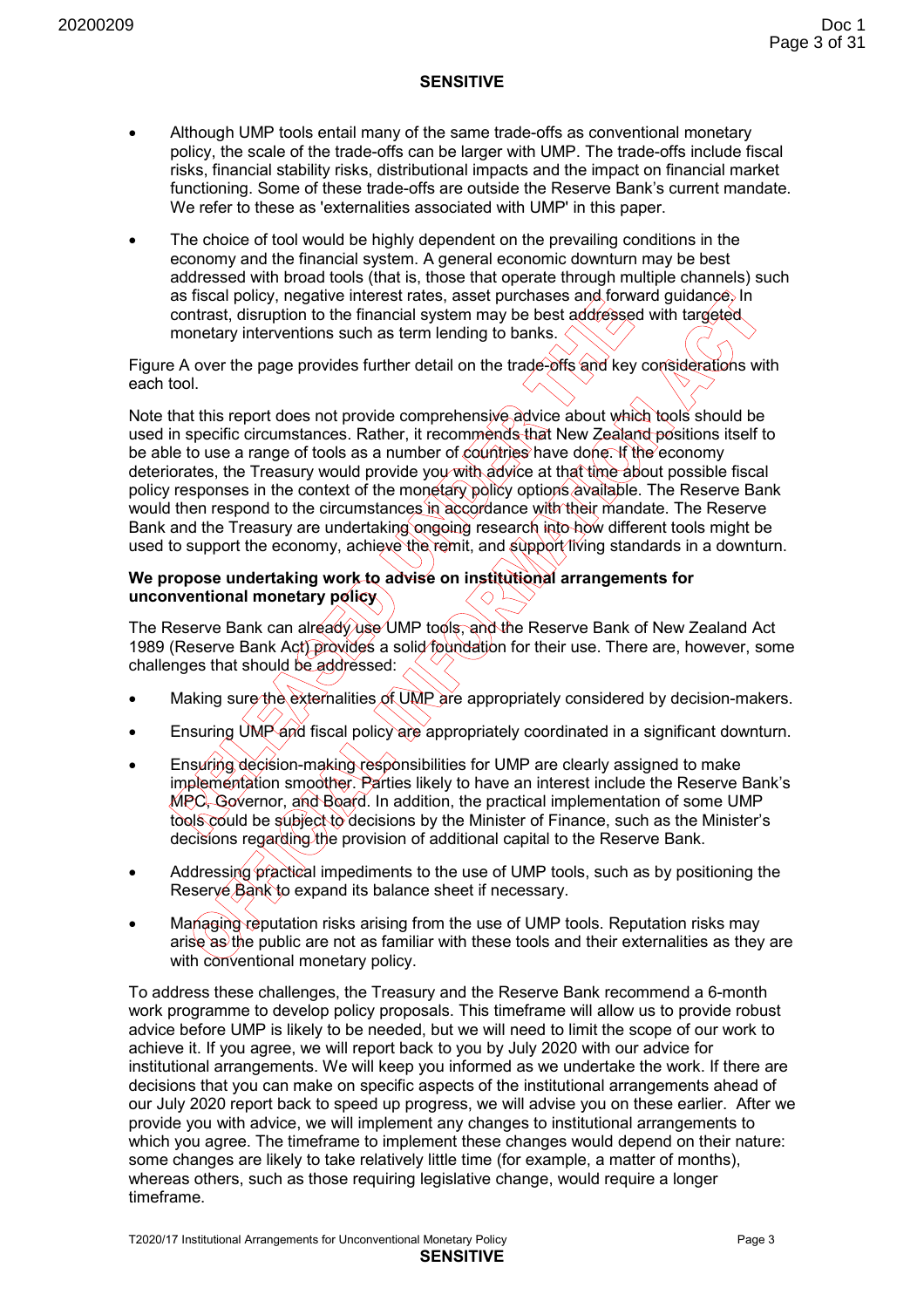

# Figure A: Key trade-offs for each of the main UMP tools

|                                                                                                                                                           | <b>Macroeconomic</b><br>stabilisation                                                                                                                          | <b>Fiscal risks</b>                                                                                                                                                                                                                                                                                                                                                                                                                     | <b>Financial stability</b><br><b>risks</b>                                                                                                                                                                                                                                                                                                                                                                            | <b>Impact on market</b><br><b>functioning</b>                                                                                                                                                                                                                                                                                                                                               | <b>Distributional impacts</b>                                                                                                                                                                                                                                                                                                                                                                                 | <b>Other</b><br>considerations                                                                                                                                                                                                                                                                                          |
|-----------------------------------------------------------------------------------------------------------------------------------------------------------|----------------------------------------------------------------------------------------------------------------------------------------------------------------|-----------------------------------------------------------------------------------------------------------------------------------------------------------------------------------------------------------------------------------------------------------------------------------------------------------------------------------------------------------------------------------------------------------------------------------------|-----------------------------------------------------------------------------------------------------------------------------------------------------------------------------------------------------------------------------------------------------------------------------------------------------------------------------------------------------------------------------------------------------------------------|---------------------------------------------------------------------------------------------------------------------------------------------------------------------------------------------------------------------------------------------------------------------------------------------------------------------------------------------------------------------------------------------|---------------------------------------------------------------------------------------------------------------------------------------------------------------------------------------------------------------------------------------------------------------------------------------------------------------------------------------------------------------------------------------------------------------|-------------------------------------------------------------------------------------------------------------------------------------------------------------------------------------------------------------------------------------------------------------------------------------------------------------------------|
| <b>Negative OCR</b>                                                                                                                                       |                                                                                                                                                                | No change required to RBNZ<br>balance sheet.                                                                                                                                                                                                                                                                                                                                                                                            | Low interest rates have<br>financial stability tradeoffs<br>regardless of the tool used.<br>These include encouraging<br>leverage and impacting on<br>bank profitability.<br>Some topls may encourage<br>the market to increase risk<br>in particular ways, such as<br><b>LSAPs that encourage</b><br>investors to switch to<br>higher risk assets, and<br>term lending may<br>encourage riskier lending<br>by banks. | Operates broadly similarly to<br>conventional monetary policy.<br>Some financial institutions<br>systems and financial<br>contracts will need to be<br>adjusted to handle negative<br>surfaces at rates.                                                                                                                                                                                    | Distributional impacts similar to<br>conventional monetary policy.                                                                                                                                                                                                                                                                                                                                            |                                                                                                                                                                                                                                                                                                                         |
| Forward guidance                                                                                                                                          |                                                                                                                                                                |                                                                                                                                                                                                                                                                                                                                                                                                                                         |                                                                                                                                                                                                                                                                                                                                                                                                                       |                                                                                                                                                                                                                                                                                                                                                                                             |                                                                                                                                                                                                                                                                                                                                                                                                               | Would need to be credible<br>and go beyond publishing a<br>forward track to be effective.                                                                                                                                                                                                                               |
| Intervention in the interest<br>rate swap market                                                                                                          | Each of the tools would<br>have benefits for<br>macroeconomic<br>stabilisation depending on<br>the circumstances and the<br>extent to which they were<br>used. | Potential for the RBNZ to                                                                                                                                                                                                                                                                                                                                                                                                               |                                                                                                                                                                                                                                                                                                                                                                                                                       | Low impact on market<br>functioning                                                                                                                                                                                                                                                                                                                                                         |                                                                                                                                                                                                                                                                                                                                                                                                               | Not previously done by<br>other central banks, likely<br>reflecting the lesser<br>importance of the swap<br>market in the<br>US/Europe/Japan compared<br>to NZ.                                                                                                                                                         |
| Large scale asset<br>purchases, including:<br>Domestic government<br>bonds,<br>Foreign currency or<br>foreign government<br>bonds, and<br>Corporate bonds |                                                                                                                                                                | make significant financial<br>losses as these options<br>require much more extensive<br>use of the balance sheet<br>than conventional policy.<br>The amount of risk depends<br>on the assets being acquired<br>and risk governance.<br>Risk will also depend on<br>whether the Bank has a<br>credible exit strategy. To<br>date, no central bank that<br>has undertaken large scale<br>asset purchases has<br>effectively unwound their |                                                                                                                                                                                                                                                                                                                                                                                                                       | If the RBNZ becomes<br>dominant in any particular<br>market it could result in<br>investors permanently exiting.<br>This is a particular concern for<br>the NZGB market, as it would<br>become harder to fund<br>government debt if the<br>investor base was eroded.<br>This concern would be<br>mitigated if NZGB issuance<br>increased at the same time<br>(eq. to fund a fiscal deficit) | The impact may not be neutral<br>across society:<br>• It may increase wealth<br>inequality by more than<br>conventional monetary policy<br>by raising asset prices more<br>directly. On the other hand,<br>a stable macroeconomy<br>supports those at the edge<br>of the labour market.<br>It could disproportionately<br>benefit those the RBNZ buys<br>from (eg. corporate issuers<br>for corporate bonds). | Purchase of foreign assets<br>may be politically<br>challenging from various<br>angles (eg. perceptions of a<br>currency war, and<br>supporting foreign<br>governments over the NZ<br>government).<br><b>New Zealand capital</b><br>markets are small.<br>Excluding NZGB, the NZD<br>debt market is just 35% of<br>GDP. |
| <b>Term lending to banks</b>                                                                                                                              |                                                                                                                                                                | purchases.                                                                                                                                                                                                                                                                                                                                                                                                                              |                                                                                                                                                                                                                                                                                                                                                                                                                       | If term lending were large<br>scale, it could increase banks'<br>reliance on central bank<br>funding and reduce their<br>access to market debt                                                                                                                                                                                                                                              | May favour banks over non-<br>banks, and may favour sectors<br>reliant on bank debt over other<br>sectors.                                                                                                                                                                                                                                                                                                    |                                                                                                                                                                                                                                                                                                                         |

*Note: Based on our initial judgement, the most benign trade-offs are in green, the more significant trade-offs are in orange, and the most significant trade-offs are in red.*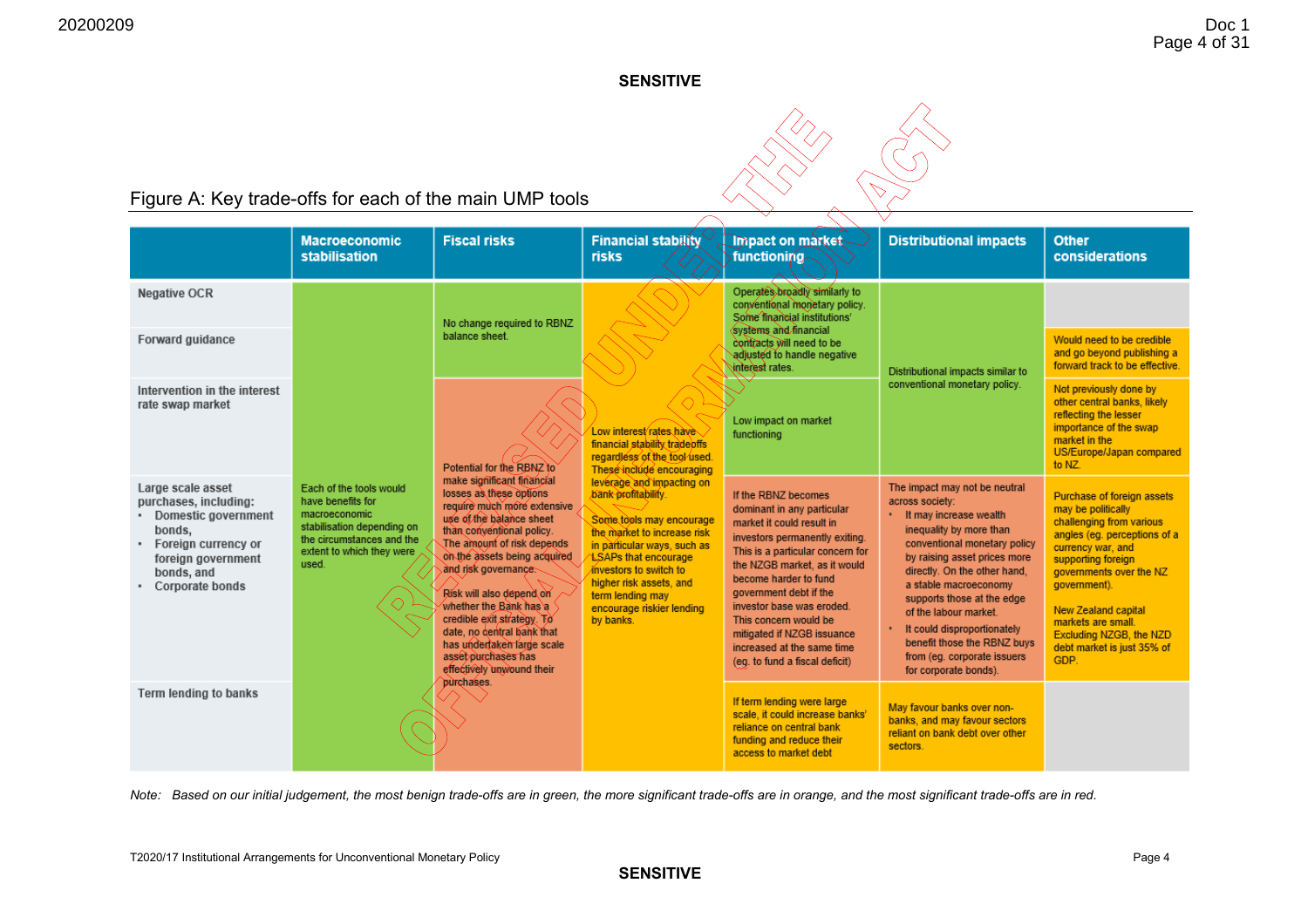#### Recommended Action

We recommend that you:

a **agree** that the Treasury and the Reserve Bank prepare advice on changes to institutional arrangements necessary to support the use of unconventional monetary policy, to prepare for circumstances where unconventional monetary policy may be required, and

 *Agree/disagree.* 

**b provide** any feedback on the proposed scope and timing of our work

Ben Gaukrodger **Acting Manager, Macroeconomic and Fiscal Policy, The Treasury** 

Rebecca Williams **Manager, Policy Analysis, Reserve Bank** 

Hon Grant Robertson **Minister of Finance**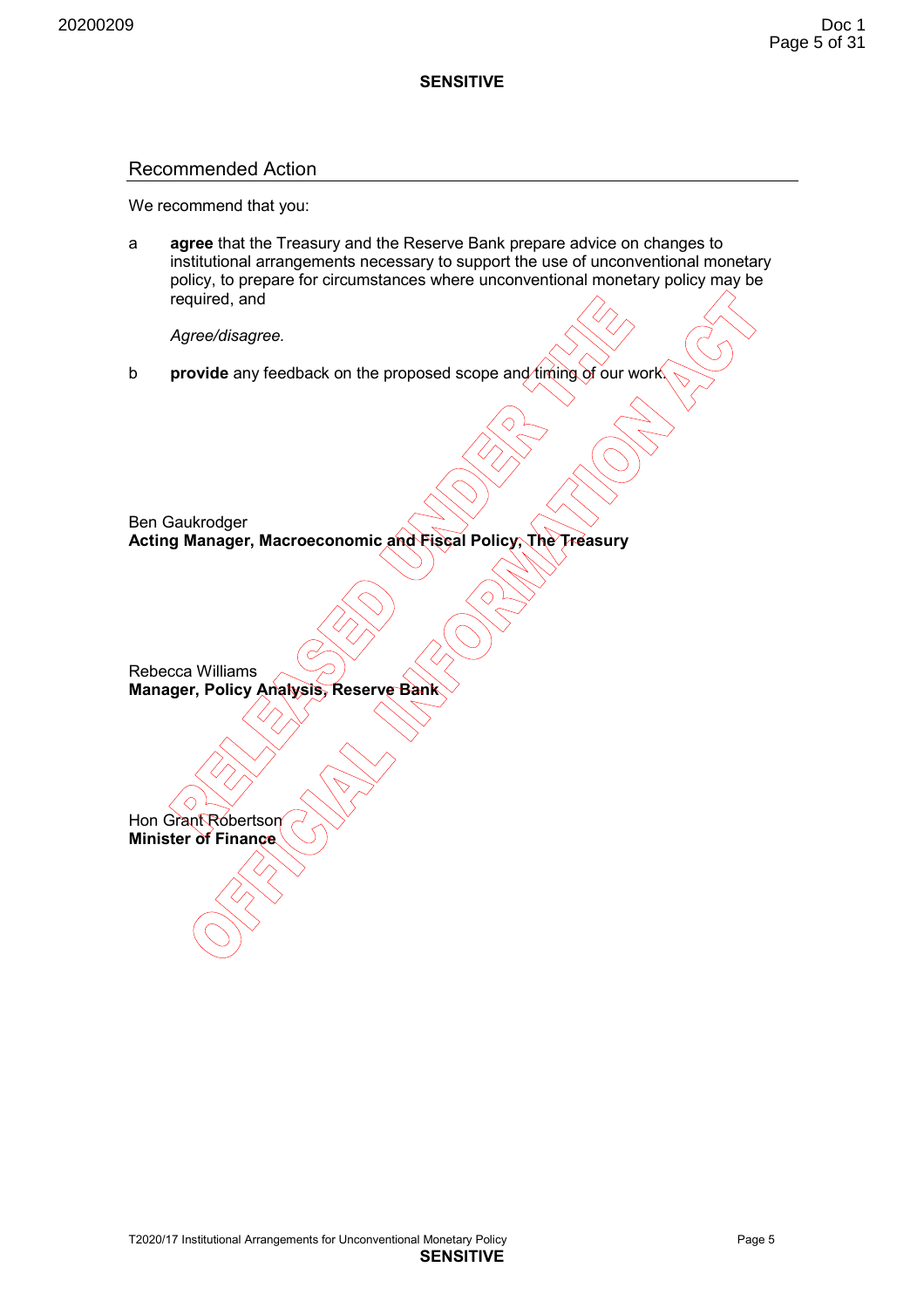# **Joint Report:** Institutional Arrangements for Unconventional Monetary Policy

# Purpose of Report

1. This report informs you about unconventional monetary policy (UMP) in New Zealand. The first section sets out background information on the potential use of UMP in New Zealand, including the economic circumstances that could lead to UMP being used. possible tools, and the benefits, risks and costs of these tools. The second section recommends a continuing work programme to ensure that institutional arrangements are in place to support the use of UMP, in order to prepare for circumstances where it may be required. It also seeks any feedback from  $\gamma$ ou on the proposed scope and timing of our work.

# The Economic Context for Unconventional Monetary Policy

# **Macroeconomic stabilisation is important for living standards**

- 2. This report builds on previous advice you have received  $\overrightarrow{12}019/2337$  on options for responding to an economic slowdown. It is important to have tools available to minimise the severity of downturns. Economic downturns have negative consequences for living standards, including by:
	- a. weakening financial and physical capital by reducing incomes, investment and aggregate economic activity
	- b. weakening economic resilience, such as by exacerbating financial sector vulnerabilities or by making it more difficult to afford the maintenance of physical and natural capital
	- c. weakening human capital, such as through unemployed people missing out on work experience and on-the-job training, particularly for those at the edge of the labour market, and because downturns encourage New Zealanders to emigrate abroad for work, and ◇
	- $d.$  potentially eroding social capital and civic engagement to the extent that the negative consequences of a downturn generate dissatisfaction.
- 3. Monetary policy has been New Zealand's primary economic stabilisation tool over recent decades. Equipping the Reserve Bank with the tools it needs to meet its economic objectives (price stability and maximum sustainable employment) will support economic stabilisation and thereby help support living standards.

#### **We do not think there is a case for deploying UMP in New Zealand in the near future based on current forecasts**

4. The economy slowed over 2019, but we do not see a case to use UMP in the near future based on current forecasts. The economy is starting from a good position, with unemployment at 4.2% and annual inflation at 1.5%. The Treasury's Half Year Economic and Fiscal Update (HYEFU) forecasts project annual average GDP growth of 2.2% in the year to June 2020. This is 0.8 percentage points lower than was forecast in the Budget Economic and Fiscal Update (BEFU), but the economy does not appear to be headed towards a significant economic downturn.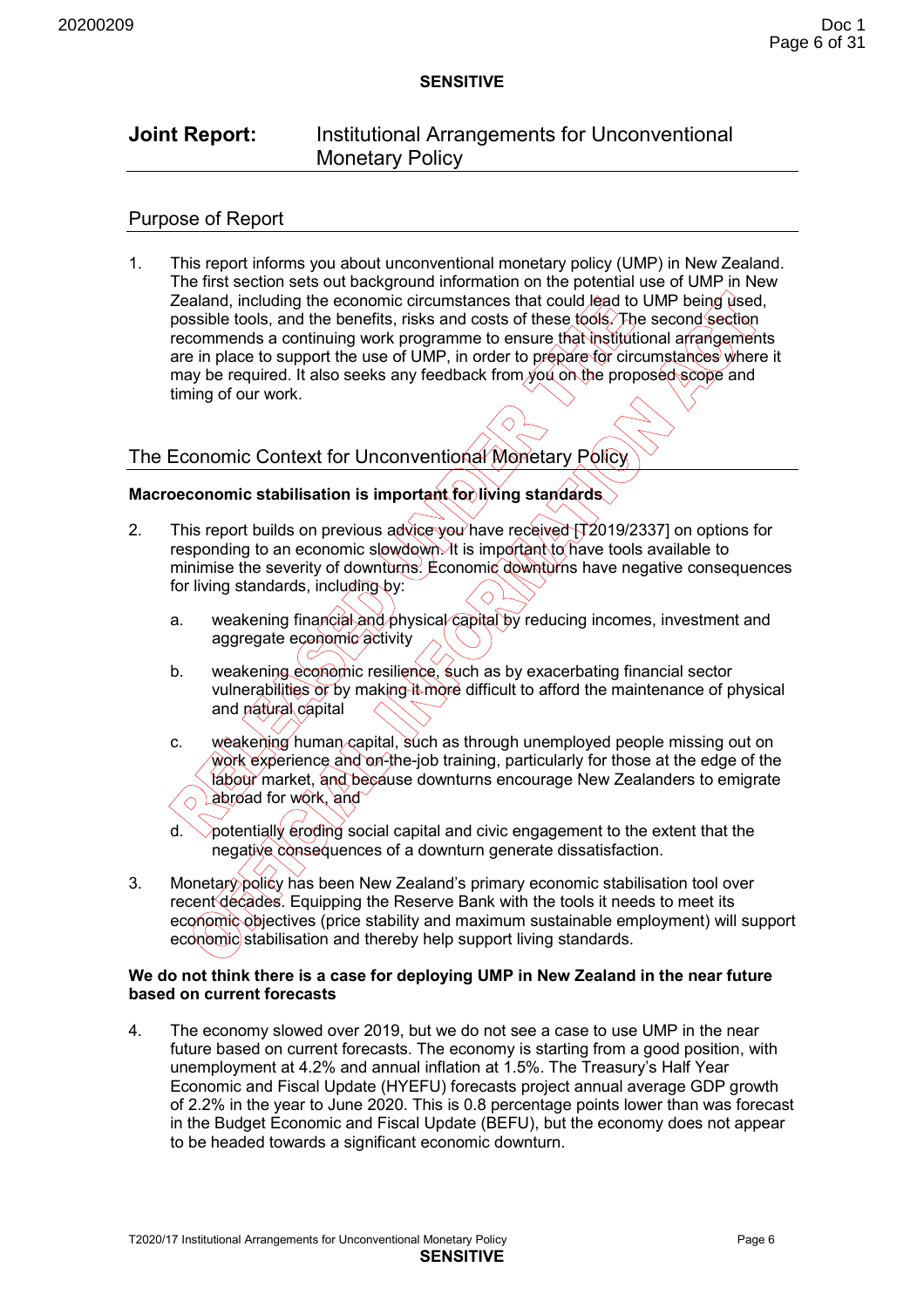5. We expect to be able to manage the recent modest economic slowdown observed using conventional monetary and fiscal policy, with no need to use UMP. The Reserve Bank has reduced the OCR over the past year to provide support to the economy and the Government announced an easing of fiscal policy in the HYEFU. The Treasury and the Reserve Bank expect the OCR to stay near 1% over the next two years (Figure 1). Likewise, financial markets are currently pricing in only a 40% chance of one 25 basis point interest rate cut by September 2020.



*Figure 1: Reserve Bank and Treasury interest rate forecasts* 

**There is still a chance that UMP will be required in the future, as shocks can occur and interest rates are expected to average around lower levels in the future** 

- 6. There is a lot of uncertainty around any set of economic forecasts, and the economic outlook could deteriorate (or improve) without much warning. Based on unpublished, confidential research on the difference between historical forecasts and actual outcomes over the past 20 years, the Reserve Bank estimates that there is a 20% chance of the OCR reaching zero at some point over the next 2 years.
- 7. A recession or other significant economic downturn in New Zealand would pose a major challenge for economic stabilisation using just conventional policy options. Interest rate cuts of 300 to 600 basis points have been required in previous New Zealand economic downturns. With the OCR at 1.0%, cuts of this size would not be possible without significant changes to the cash system.
- 8. In addition, interest rates are expected to average around 3% over the coming decade, down from around 5% in the mid-2000s, reflecting a decline in the nominal neutral interest rate.<sup>1</sup> This decline reflects a range of global and domestic structural changes, which typically cannot be affected by monetary policy, and means there is a larger risk that interest rates will reach zero in future economic downturns.

-

<sup>1</sup> The nominal neutral interest rate is the rate at which monetary policy is neither expansionary nor contractionary, and is the level which we expect interest rates to move around over the long-term.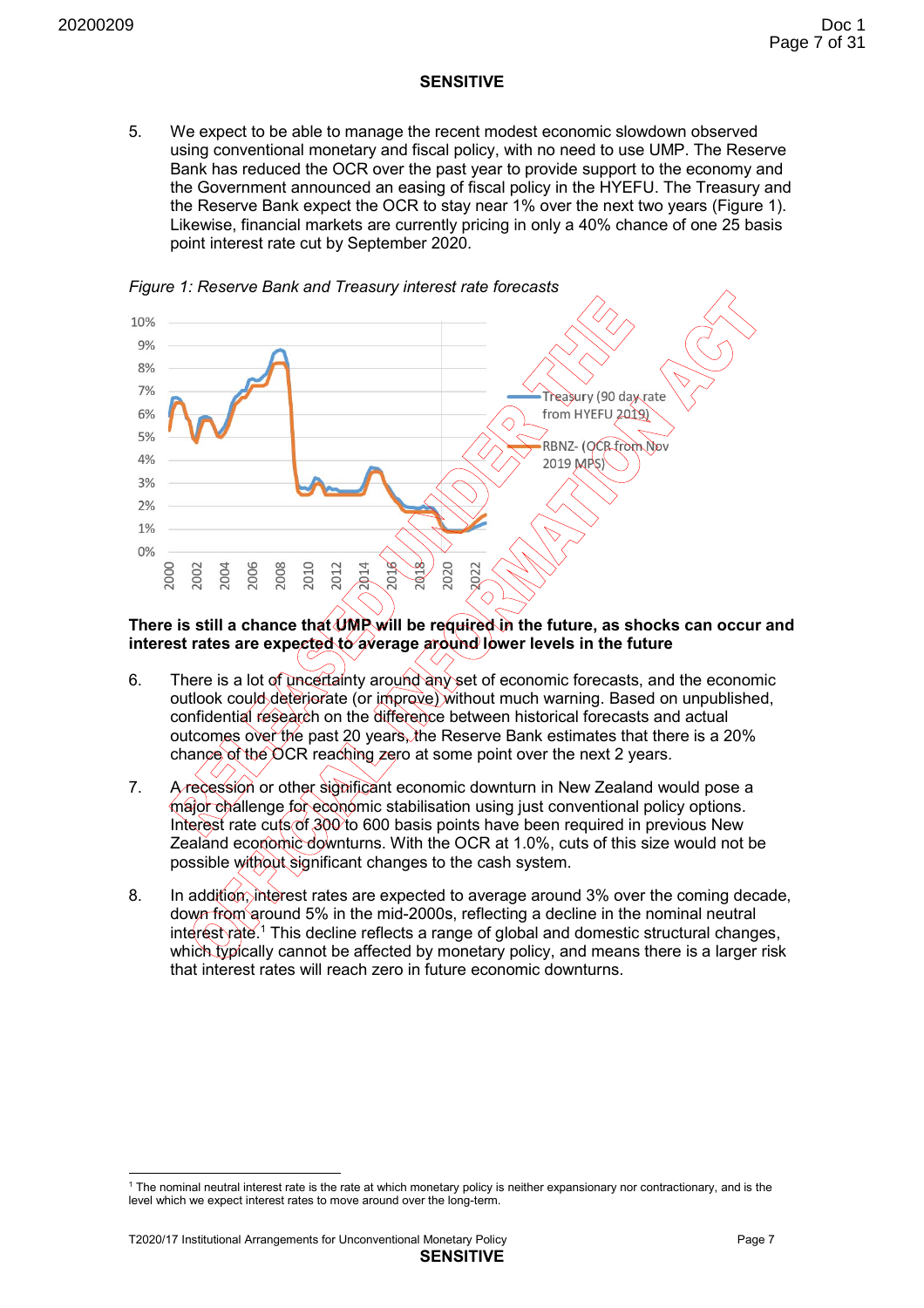#### **We will monitor the risk of interest rates falling towards zero and the need to use UMP**

- 9. The Treasury will keep you updated on the outlook for the economy and interest rates in the lead up to Budget decisions through its Weekly Economic Updates, Monthly Economic Indicators reports, economic forecasts and fiscal policy advice. The Treasury will provide you with its fiscal strategy advice and preliminary economic forecasts in late February, its final economic forecasts in early April and its final fiscal forecasts in late April. The Reserve Bank will continue to present the outlook for monetary policy in its six-weekly OCR review announcements and quarterly Monetary Policy Statements. The Treasury will also meet with you each fortnight to discuss the economic and fiscal outlook in the lead up to budget decisions.
- 10. The key New Zealand data releases between 29 January and budget decisions on 30 March that will inform the outlook for the New Zealand economy and the OCR are shown in Figure 2. A range of other data will inform the economy's outlook, such as overseas data and financial market developments.

| <b>Event</b>                                                                | <b>Date</b> |
|-----------------------------------------------------------------------------|-------------|
| Labour market statistics data release (including unemployment<br>and wages) | 5 February  |
| Reserve Bank OCR review and Monetary Policy Statement                       | 12 February |
| GDP data release                                                            | 19 March    |
| Reserve Bank OCR review                                                     | 25 March    |

*Figure 2: Key New Zealand economic events between 29 January and 30 March 2020* 

 $\bigcap$ 

# **If interest rates reach zero, the main options for macroeconomic stabilisation are**  fiscal policy and UMP<sub>></sub>

- 11. Discretionary fiscal policy is likely to be an effective option for macroeconomic stabilisation in a downturn. Public debt is at prudent levels, and there are a range of options for delivering a large stimulus in a short amount of time, such as through tax and welfare changes.
- 12. While fiscal policy may be an effective option, it is unlikely to be sufficient in all circumstances for the following reasons:
	- Discretionary fiscal policy may not be able to be implemented quickly enough or  $a/\hat{a}$  large enough scale to adequately mitigate the effects of a downturn on wellbeing (that said, monetary policy also operates with lags).
	- Fiscal policy may not be preferred by all governments in all downturns due to political pressures.
	- UMP may be able to target the source of economic disruptions more directly. For example, problems arising from financial market disruption may be best addressed with a targeted central bank intervention, rather than, for example, a general easing of fiscal policy. Experiences with UMP overseas have reflected this, with many UMP tools being targeted at addressing specific financial market disruptions arising between 2008 and 2012.<sup>2</sup>
	- Fiscal policy can be constrained by fiscal sustainability risks and investor confidence.

( H

<sup>-</sup>2 Bank for International Settlements (2019). *Unconventional monetary policy tools: a cross-country analysis*. https://www.bis.org/publ/cgfs63.htm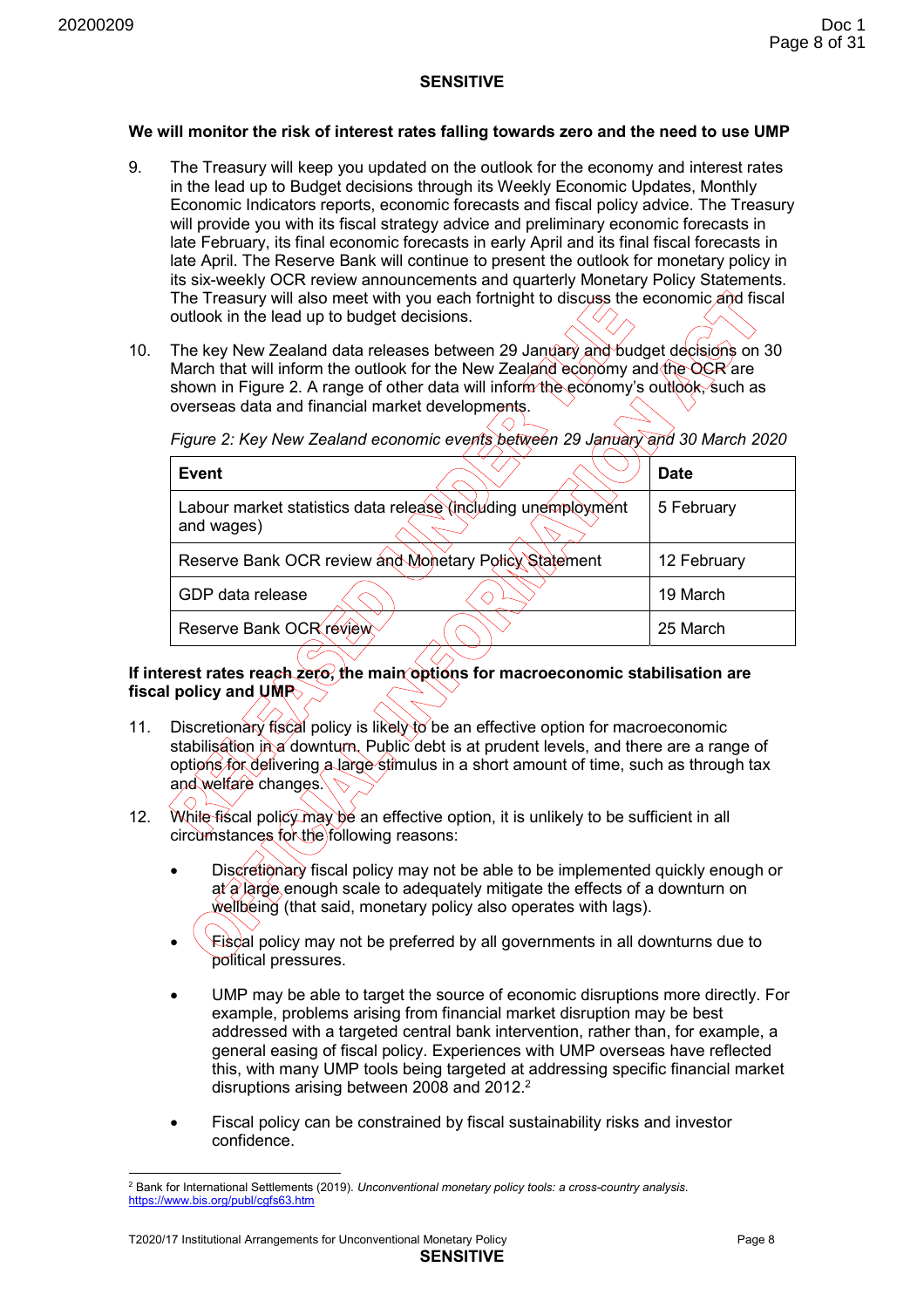- 13. Given the limitations of fiscal policy, there is a chance that UMP may be required for the Reserve Bank to meet its statutory objectives (maximum sustainable employment and price stability). $3$
- 14. Central banks overseas have turned to UMP to support their economies over the past decade as interest rates have fallen towards zero. Places that have used UMP include the United States, the euro area, the UK, Japan, Switzerland, the Czech Republic and Sweden.
- 15. There is evidence that UMP has been effective at supporting GDP, employment and inflation, although estimates of UMP's effectiveness vary. $\cancel{\gamma}$ Regardless of whether UMP  $^2$ is ultimately used, the Treasury and the Reserve Bank consider there to be a strong case for being prepared to use it in New Zealand should the need arise.

# **The choice of tool will depend on the circumstances at the time**

- 16. If the Reserve Bank were to use UMP, the choice of tool would be highly dependent on the prevailing conditions in the economy and financial system, and the Reserve Bank's scope to use the tool within current institutional arrangements.
- 17. For example, if there was a general economic downturn, the Reserve Bank and the Government may be inclined to use broad tools that have a widespread effect on the economy. These could include fiscal policy, negative interest rates, forward quidance, and asset purchases of New Zealand government bonds.
- 18. Alternatively, if the disruption to the economy was more specific to a particular sector, the Reserve Bank may be more likely to undertake narrower, more targeted interventions. For example,  $\alpha$  crisis in the banking sector may be best targeted with term lending, and many of the responses to the global financial crisis undertaken overseas were intended to address restricted credit supply. The Reserve Bank can also take targeted actions for other reasons, such as altering the parameters of their repurchase operations to protect financial stability.

# Using Unconventional Monetary Policy in New Zealand

#### **We have defined UMP as any way of further using monetary policy to support the economy once the OCR reaches zero**

19. The Reserve Bank implements conventional monetary policy by setting the OCR, a daily benchmark interest rate that applies to lending and borrowing between the Reserve Bank and financial institutions.<sup>5</sup> The OCR influences key market interest rates (such as mortgage rates), the exchange rate, and households' expectations about the future path of the economy. These, in turn, influence economic activity. The monetary policy transmission mechanism of an OCR increase is illustrated in Figure 3 (the transmission mechanism operates the same in reverse for OCR cuts).

 3 The Reserve Bank can also stabilise the economy to a small extent by using macro-prudential policies (such as loan-to-value ratio restrictions or countercyclical capital buffers), but these are unlikely to be able to make more than a minor contribution to supporting the economy in a significant economic downturn (and indeed, this is not their intended purpose). Macro-prudential policies primarily help by reducing the risk that the financial system amplifies severe economic downturns. They can reduce the probability and severity of financial crises, but cannot eliminate fluctuations in the business cycle.

<sup>4</sup> Bank for International Settlements (2019). *Unconventional monetary policy tools: a cross-country analysis*. https://www.bis.org/publ/cgfs63.htm

<sup>&</sup>lt;sup>5</sup> Entities that hold an Exchange Settlement Account System account can lend and borrow with the Reserve Bank. These are predominantly commercial banks.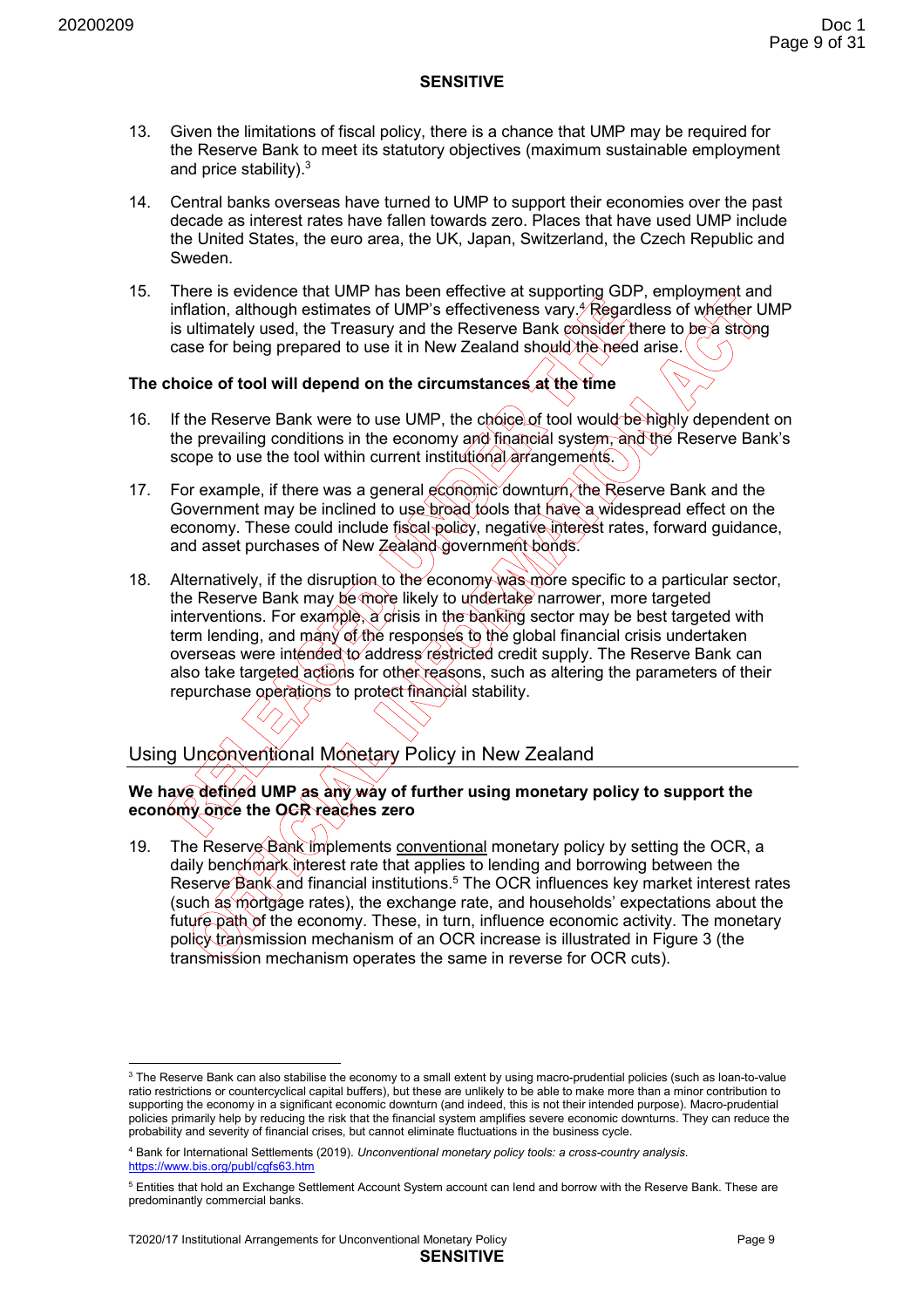



Source: Reserve Bank Monetary Policy Handbook https://www.rbnz.govt.nz/-/media/ReserveBank/Files/Publications/monetary-policy-handbook/Monetary-Policy-Handbook.pdf?revision=4922a7fe-<u>d539-4cab-a0d6-9bd47fb152fa</u>

- 20. As the OCR approaches zero, the Reserve Bank can further ease monetary policy using the six UMP tools outlined in Figure 4 below. Annex 1 provides further detail on each of the possible tools.
- 21. The UMP tools can be used separately or in various combinations as other central banks have done. In addition, the Reserve Bank could use UMP tools while the OCR remains slightly positive, as some other central banks have done. The lowest cash rate the Bank of England has set is 25 basis points, despite making extensive use of other UMP tools. The Governor of the Reserve Bank of Australia has stated that he considers negative interest rates in Australia to be extraordinarily unlikely, and that quantitative easing would become an option for Australia at a cash rate of 25 basis points.<sup>6</sup>
- 22. Monetary financing (that is, the Reserve Bank directly and permanently purchasing domestic government debt) is another possible UMP tool. However, this report does not discuss monetary financing in detail as it has had negative consequences for countries that have used it and it would involve drastic changes to institutional arrangements, including significantly limiting the Reserve Bank's independence. The Treasury can provide you with analysis of monetary financing in the coming months if you wish.

-

<sup>&</sup>lt;sup>6</sup> Reserve Bank of Australia speech, 26 November 2019, Unconventional Monetary Policy: Some Lessons From Overseas https://www.rba.gov.au/speeches/2019/sp-gov-2019-11-26.html#fn6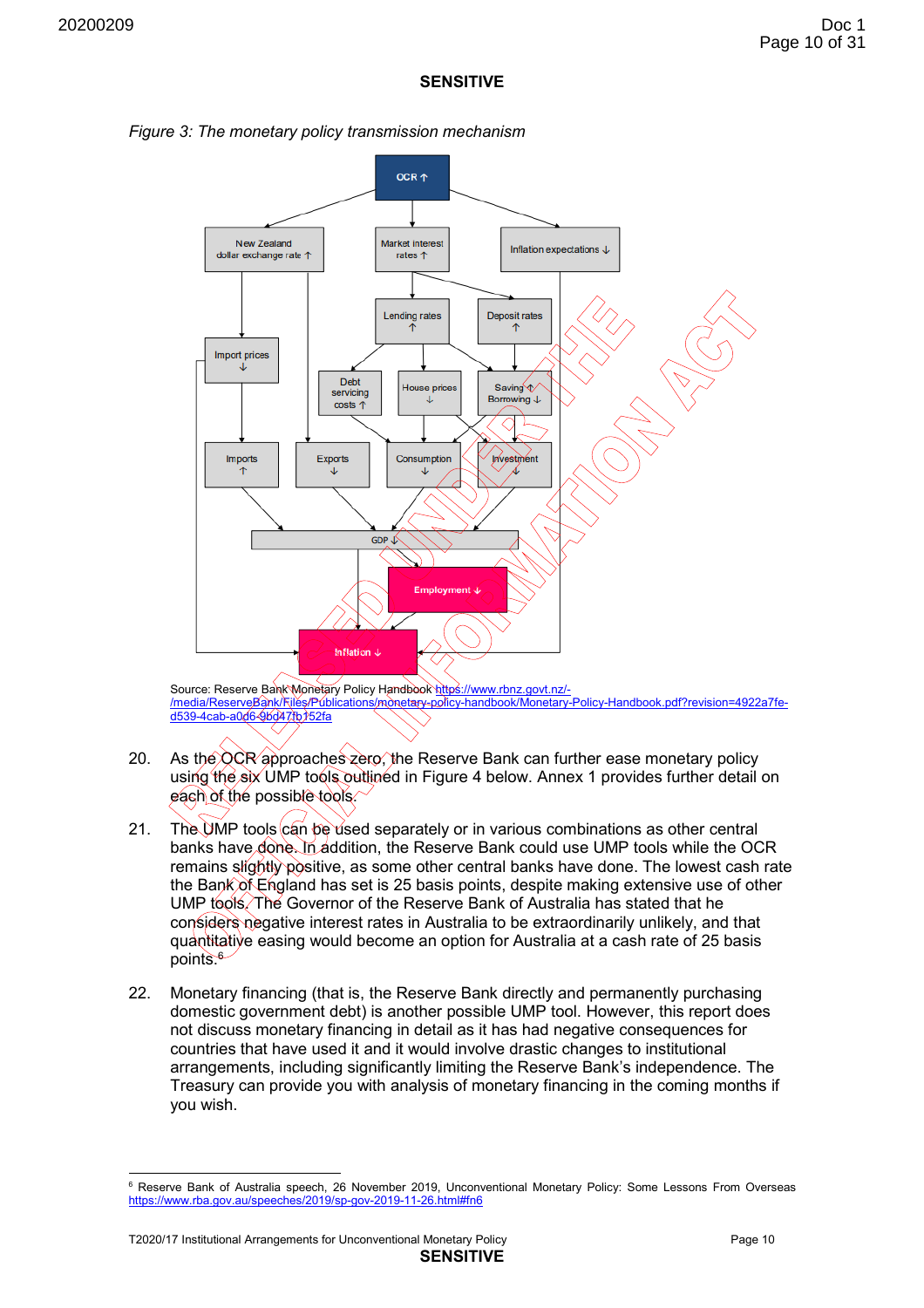#### *Figure 4: Possible unconventional monetary policy tools in New Zealand*

| <b>Tool</b>                                                                                                               | <b>Brief summary of the tool</b>                                                                                                                                                                                                                                                                                                                                                                                                                                                                                                                                                                                                                                                                                                                                                                                                                                                                                                                                                                                                            |  |  |  |
|---------------------------------------------------------------------------------------------------------------------------|---------------------------------------------------------------------------------------------------------------------------------------------------------------------------------------------------------------------------------------------------------------------------------------------------------------------------------------------------------------------------------------------------------------------------------------------------------------------------------------------------------------------------------------------------------------------------------------------------------------------------------------------------------------------------------------------------------------------------------------------------------------------------------------------------------------------------------------------------------------------------------------------------------------------------------------------------------------------------------------------------------------------------------------------|--|--|--|
| Negative OCR                                                                                                              | If the Effective Lower Bound (ELB) is negative, the Reserve<br>Bank could reduce the OCR below zero. The ELB is the point<br>where either banks choose not to pass on reductions in the<br>OCR to market interest rates, or people start withdrawing their<br>funds as cash. The ELB is not known in New Zealand (nor any<br>other country), but it has not yet been reached in New Zealand.                                                                                                                                                                                                                                                                                                                                                                                                                                                                                                                                                                                                                                                |  |  |  |
| Forward guidance                                                                                                          | The Reserve Bank commits to more accommodative monetary<br>policy in the future than would typically be the case given<br>economic conditions, thereby lowering medium and long-term<br>interest rates and raising inflation expectations.                                                                                                                                                                                                                                                                                                                                                                                                                                                                                                                                                                                                                                                                                                                                                                                                  |  |  |  |
| Large scale asset<br>purchases<br>of domestic<br>government<br>bonds (also<br>referred to as<br>'quantitative<br>easing') | The Reserve Bank creates settlement cash and uses it to<br>purchase New Zealand government bonds (NZGB) on the<br>secondary market (This supports the economy through two<br>main channels. First it signals that the Reserve Bank expects<br>interest rates to stay low for a long time, lowering long-term<br>interest rates (the signalling channel). Second, it drives<br>investors to reinvest their money elsewhere, resulting in lower<br>yields across asset classes (the /portfolio rebalancing channel').<br>In New Zealand, the exchange rate could be a key way these<br>channels affect the economy. Lower domestic interest rates<br>may result in a lower exchange rate. The sizable participation<br>of offshore investors in NZGB markets may mean that much of<br>the portfolio rebalancing channel would work through offshore<br>investors selling NZGBs denominated in NZDs and buying<br>assets denominated other currencies. If this occurred in<br>sufficiently large volume, it could impact the value of the NZD. |  |  |  |
| Large scale asset<br>purchases<br>of foreign<br>durrency or<br>foreign<br>government<br>bonds                             | The Reserve Bank creates settlement cash and uses it to<br>purchase foreign currency or foreign government bonds. This<br>would be similar to the exchange rate interventions the Reserve<br>Bank has undertaken in the past as the main effect is to<br>influence the relative supply of New Zealand and foreign<br>currency. However, when used as a UMP tool, the scale of the<br>purchases would likely be much larger than previous instances<br>of exchange rate intervention.                                                                                                                                                                                                                                                                                                                                                                                                                                                                                                                                                        |  |  |  |
| Large scale asset<br>purchases<br>of domestic<br>private sector<br>assets (also<br>referred to as<br>'credit easing')     | The Reserve Bank creates settlement cash and uses it to<br>purchase private sector bonds on the secondary market to<br>lower market interest rates and improve market liquidity.<br>Other central banks have typically used this tool to address<br>issues in the corporate bond market or because their private<br>bond markets are particularly large and important. Given the<br>relatively small size of New Zealand's corporate bond market,<br>this tool is likely to be less powerful here.                                                                                                                                                                                                                                                                                                                                                                                                                                                                                                                                          |  |  |  |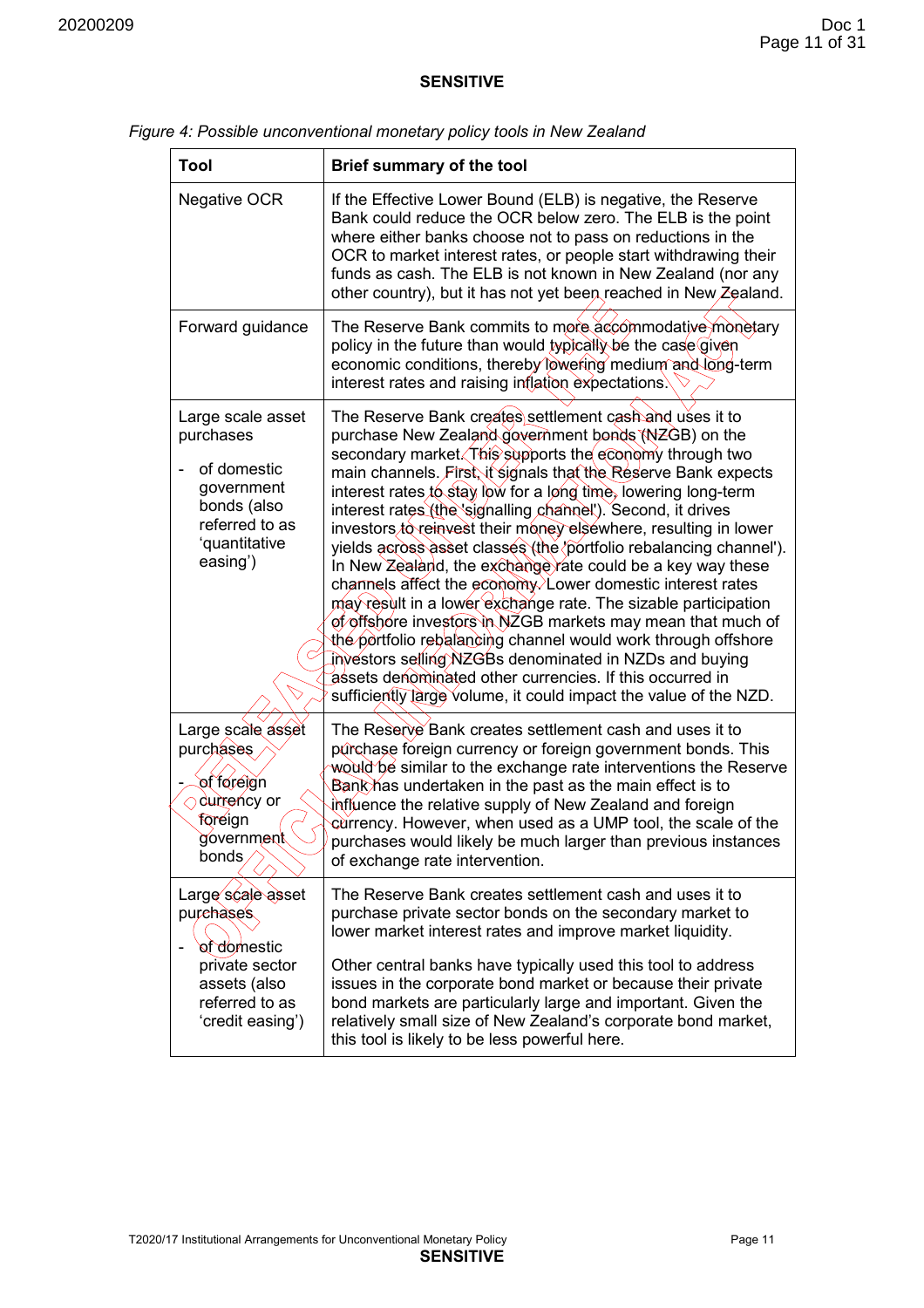| Intervening in the<br>interest rate swap<br>market | Interest rate swaps are financial contracts involving an<br>exchange of fixed and floating interest rates between parties.<br>The interest rate swap market is important in New Zealand<br>because the major banks use it to hedge their interest rate risk<br>exposures. This means that financial products, including<br>mortgages, are influenced by the swap rate.                         |
|----------------------------------------------------|------------------------------------------------------------------------------------------------------------------------------------------------------------------------------------------------------------------------------------------------------------------------------------------------------------------------------------------------------------------------------------------------|
|                                                    | The Reserve Bank's intervention in the swap market could<br>support economic activity in two ways. First, the weight of the<br>Reserve Bank's transactions in the market could lower interest<br>rates. Second, it could strengthen the Reserve Bank's forward<br>guidance by the Reserve Bank entering into transactions where<br>it would make large losses if it reneged on its commitment. |
| Term lending to<br>banks                           | The Reserve Bank offers funds to banks to directly encourage<br>lending.                                                                                                                                                                                                                                                                                                                       |

#### **The effectiveness of UMP in New Zealand is uncertain**

23. All UMP tools can help with macroeconomic stabilisation, helping to avoid the harm to living standards arising from an economic downturn. UMP tools affect interest rates, the exchange rate and household expectations in ways that support economic activity similarly to conventional monetary policy. However, the magnitude of the benefits of UMP for economic stabilisation is uncertain. Where UMP has been used internationally, estimates of its effectiveness vary across studies and instances of its use. As UMP has not been used in New Zealand before, it is even more difficult to estimate how effective *it* will be. The Reserve Bank is undertaking ongoing research into the likely effectiveness of different  $\bigcup_{w \in \mathcal{C}}$  tools.

# **UMP tools may have larger trade-offs than conventional monetary policy tools**

- 24. Conventional monetary policy has a range of trade-offs, including distributional impacts, impacts on financial stability risks, impacts on the Crown's balance sheet, and impacts on financial market functioning. These impacts are generally well understood by stakeholders and accepted as part of the ordinary functioning of the economy (although the Reserve Bank does occasionally receive criticism about the impact of OCR decisions on segments of the economy). UMP involves similar trade-offs, but they can be larger and different in nature. The key trade-offs are as follows and are further outlined in Figure A on page 4.
	- a. **Fiscal risks**. Conventional monetary policy impacts on the Crown accounts, such as affecting debt servicing costs and the value of the Crown's long-term liabilities (such as ACC payments). However, tools like asset purchases and intervention in the interest rate swaps market will expose the Reserve Bank to new financial risks. If the Reserve Bank makes financial losses, these will ultimately flow through to the Crown.
	- b. **Financial stability risks**. Low interest rates have financial stability trade-offs regardless of the tool used. These include encouraging higher private debt levels and potentially impacting bank and insurer profitability. However, some tools will involve additional financial stability risks on top of this as part of their intended effects or as side-effects. For example, quantitative easing is intended to encourage a shift towards riskier assets that better support economic activity, and term lending is designed to encourage banks to lend when they might not otherwise.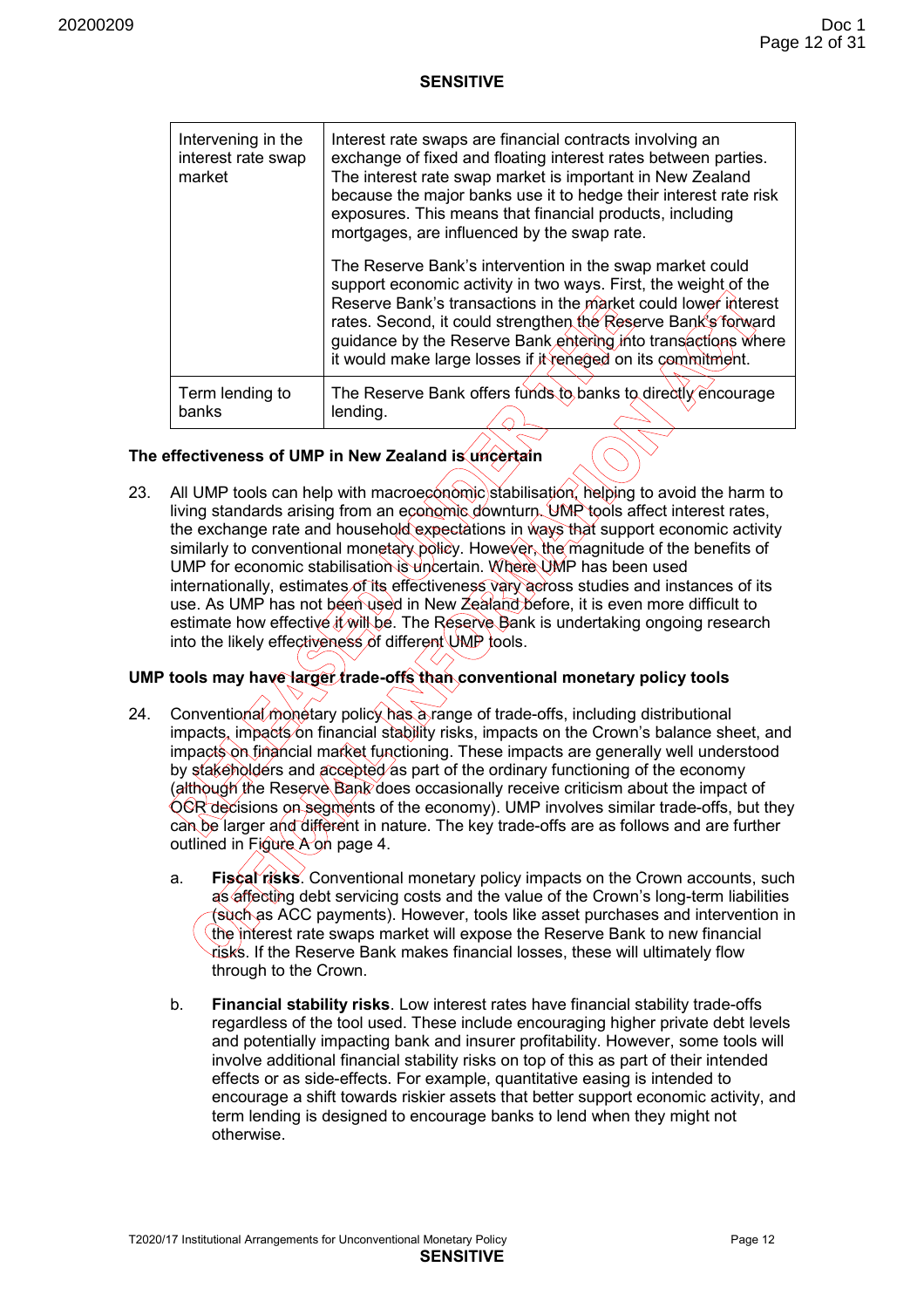- c. **Distributional impacts**. Conventional monetary policy has distributional impacts, such as on savers versus borrowers, wealthy versus less wealthy individuals, and importers versus exporters. However, some UMP tools may have greater or different distributional impacts to conventional monetary policy. For example, purchases of private assets and term lending could disproportionately benefit the counterparties (for example, banks and industries reliant on bank lending, issuers of corporate bonds, and investors that sell assets to the Reserve Bank). On the other hand, supporting the macroeconomy, through either conventional or unconventional monetary policy, supports equality by raising employment, particularly for those at the edge of the labour market.
- d. **Impacts on market functioning**. Heavy Reserve Bank involvement in financial markets could distort or erode capability in financial markets. For example, if the Reserve Bank became dominant in the New Zealand Government Bond (NZGB) market, investors may leave the market permanently, leading to a high cost of, or more difficulty in sourcing, future funding. The Government currently aims to maintain gross NZGB issuance of at least 20% of GDP over time, to support fiscal resilience by maintaining a well-functioning NZGB market. Gross NZGB issuance was 23.3% of GDP at the year ended June 2019. This means there is only a small amount of headroom for large scale asset purchases before the value of bonds available to trade in the market drops below the 20% of GDP minimum target level (absent increased government debt issuance to, for example, fund a fiscal deficit).
- 25. The MPC is required to consider some aspects of these trade-offs. The remit requires the MPC to have regard to the efficiency and soundness of the financial system. The MPC would indirectly consider some distributional impacts as they seek to support maximum sustainable employment and seek to avoid unnecessary instability in output, interest rates and the exchange rate, as required by the remit. However, the MPC is not formally required to consider fiscal risks and distributional impacts beyond those specific areas. We refer to these as 'externalities' in the remainder of the paper as they are external to the current MPC mandate.

T2020/17 Institutional Arrangements for Unconventional Monetary Policy Page 13 **SENSITIVE**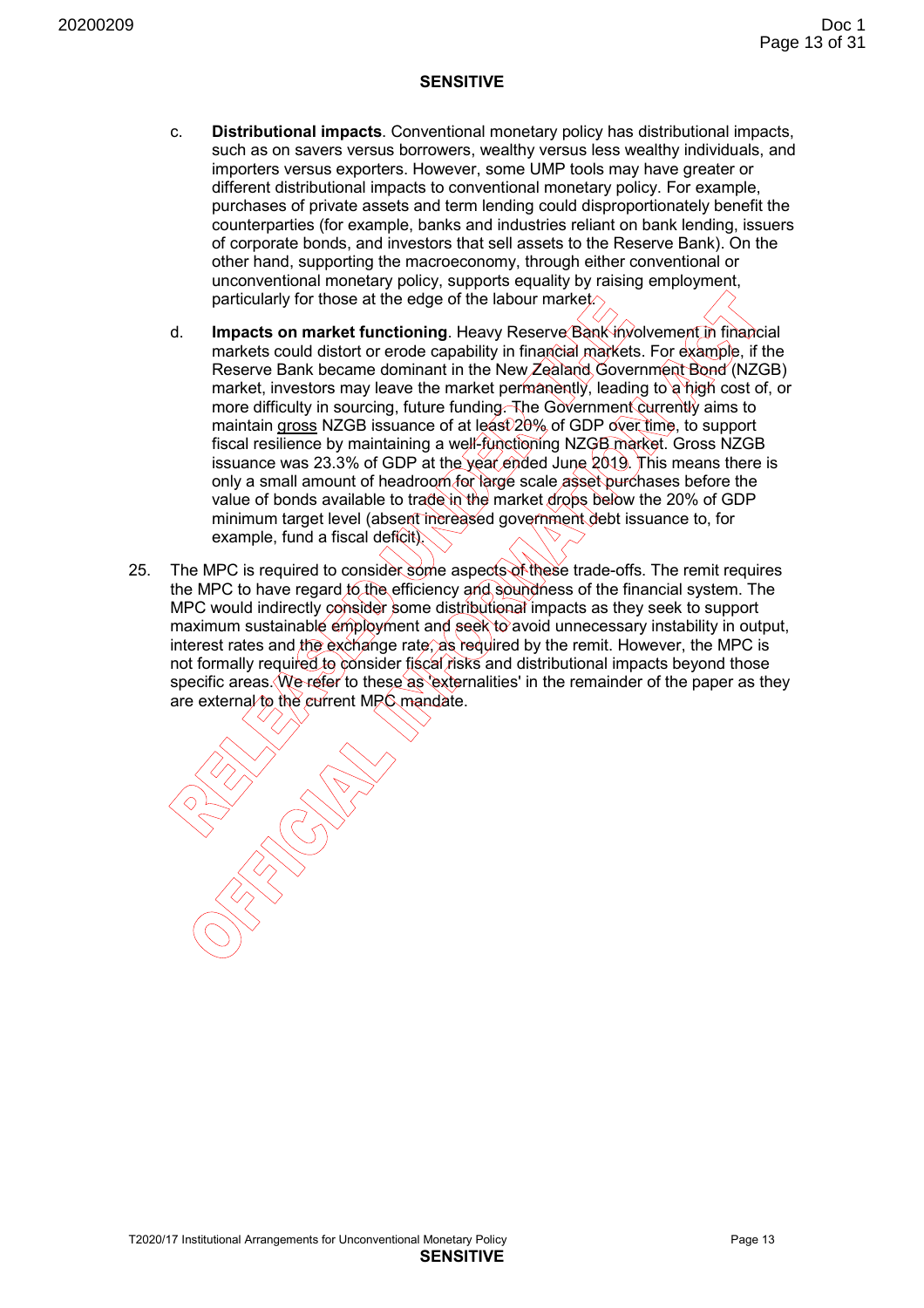# Supporting Unconventional Monetary Policy through Institutional Changes

#### **The Reserve Bank Act provides a solid foundation for UMP**

- 26. The Reserve Bank of New Zealand Act 1989 (the Act) sets the framework for monetary policy decision-making in New Zealand. For the most part, the Act provides a robust basis for the use of UMP, including the following.
	- a. **Legal authority for the Reserve Bank to use UMP:** The Act does not define how the Reserve Bank should pursue its economic objectives. Instead, the Act grants wide powers and discretion as to how the Reserve Bank pursues its objectives, with no particular constraint, provided it is acting to further those objectives. Therefore, the MPC has legal authority to allow it to conduct monetary policy using the UMP tools discussed in this report.
	- b. **Foreign exchange limits:** While the Act empowers the Reserve Bank to deal in foreign exchange, the Minister of Finance currently sets the overall level of foreign reserves that the Reserve Bank must maintain for the purposes of exercising its powers. Further, for the purposes of influencing the exchange rate, the Minister has a power to direct the Reserve Bank's foreign exchange dealings within guidelines provided by the Minister. The latest guidelines were set in a 2004 memorandum from the Minister of Finance to the Reserve Bank Governor, s9(2)(d)

Currently, the Act also provides a power for the Minister to fix exchange rates for foreign exchange dealing by the .<br>Reserve Bank<sup>8</sup>  $\Diamond$ 

- c. **Clear objectives and operational independence to achieve its objectives:**  The Act defines the objectives of the Reserve Bank and the MPC, with operational objectives further defined in the MPC's remit. The Reserve Bank has operational independence to achieve its objectives.
- d. **Group decision-making with external input:** Monetary policy decisions are the responsibility of the MPC. The MPC includes members that are external to the Reserve Bank to ensure diverse perspectives are brought into decision-making processes.
- e. **Transparency:** The Act requires a minimum level of transparency from the Reserve Bank. The Reserve Bank must report on monetary policy at least four times per year, and the MPC Charter allows the Minister of Finance and the MPC to agree to detailed transparency requirements that the MPC must follow.
- f. **Monitoring, ex-post review and accountability:** The MPC is monitored by the Reserve Bank Board and the Reserve Bank is required to review and assess its performance in formulating and implementing monetary policy at least every five years. The members of the MPC are subject to removal if they breach their duties under the Act.
- g. **Coordination:** The MPC includes an observer from the Treasury to ensure the MPC is informed about fiscal policy and facilitate the co-ordination of monetary and fiscal policy.
- h. **Flexibility to evolve over time:** The use of the remit and charter to set operational details about objectives and transparency and decision-making respectively allows the monetary policy framework to evolve over time.

 7 The memorandum can be found here: https://www.rbnz.govt.nz/markets-and-payments/foreignreserves/intervention/memorandum-to-the-governor-of-the-reserve-bank-of-new-zealand

<sup>&</sup>lt;sup>8</sup> Note that the provision for the Minister to fix exchange rates for foreign exchange dealing is planned to be repealed as part of Phase 2 of the Reserve Bank Act Review.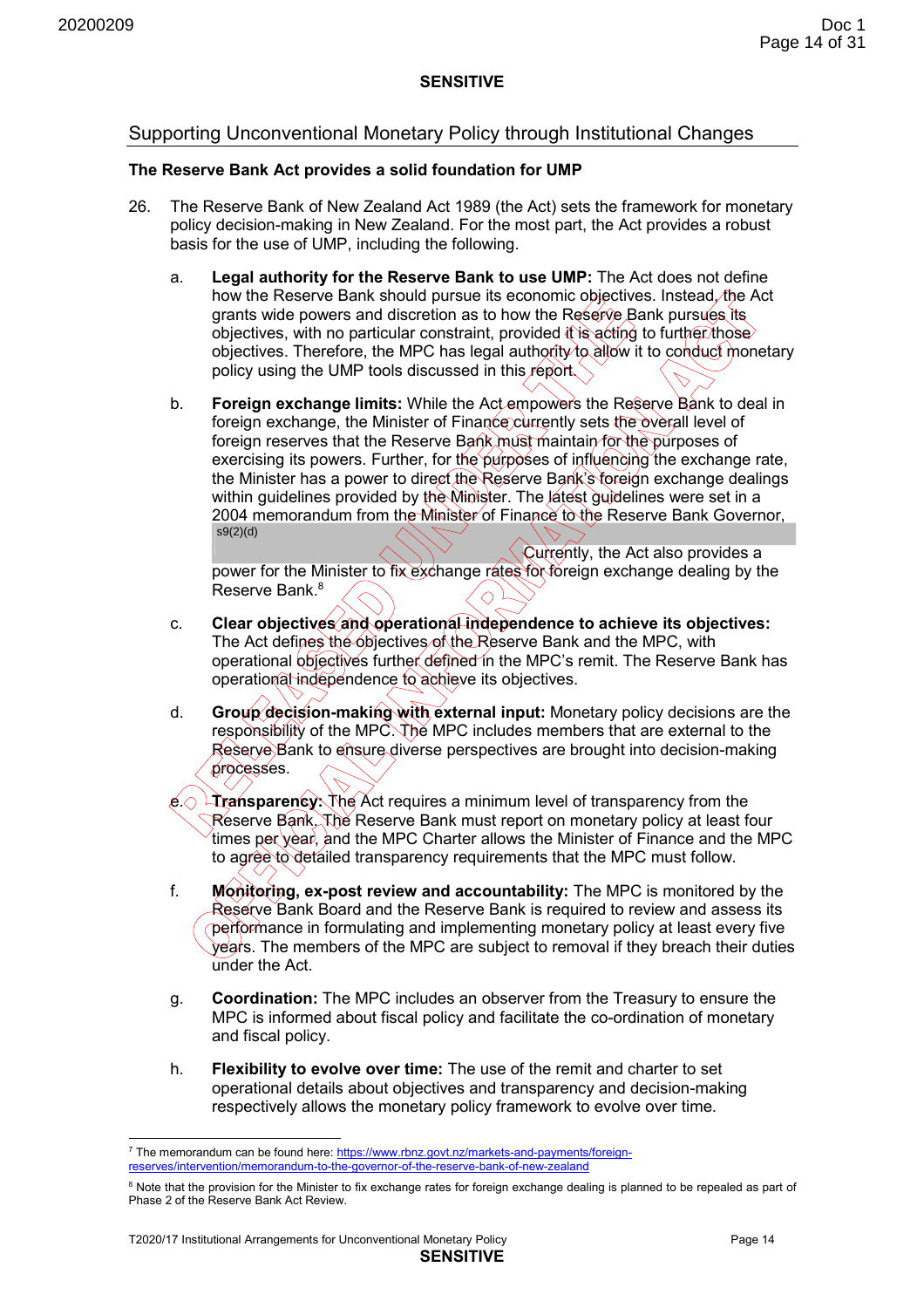#### **There are, however, gaps in the institutional arrangements for UMP**

- 27. While the Act supports the use of UMP, the institutional arrangements may not address all the unique challenges associated with the use of UMP tools. For example:
	- a. **It is unclear how the MPC would consider the externalities associated with UMP.** The MPC's objectives require monetary policy decisions to prioritise maximum sustainable employment and price stability, while having regard to the soundness and efficiency of the financial system and any other matters set out in the remit. At present, the remit requires the MPC to seek to avoid unnecessary instability in output, interest rates and the exchange rate, but does not mention the impact of fiscal risk to the Crown or the distributional impacts of monetary policy. While conventional monetary policy has fiscal and distributional impacts, UMP could potentially have impacts that are more significant. Further work is required to consider whether and how these matters should be considered by the MPC or the Reserve Bank when using UMP.
	- b. **Policy coordination will likely result in better outcomes.** As conventional monetary policy nears its limits, the case for coordination between monetary and fiscal policy becomes stronger. The optimal policy mix will depend on the prevailing circumstances, so making the right decision will require closer coordination, especially if the use of UMP has larger fiscal risks or other externalities than conventional monetary policy. While current arrangements do not prohibit coordination, there is scope for coordination to be enhanced.
	- c. **The fiscal implications of some UMP tools means decision-making** responsibilities are not neatly separated. While the MPC is responsible for monetary policy decisions, the Governor is responsible for the Reserve Bank's balance sheet.<sup>9</sup> Moreover, as the Reserve Bank is part of the consolidated Crown accounts, decisions with a balance sheet impact will automatically affect the Crown's balance sheet, for which the Minister of Finance is responsible.
	- d. **While legally empowered to use UMP, the Reserve Bank's capital poses a practical constraint.** Some UMP tools will increase the size of the Reserve Bank's balance sheet or see the Reserve Bank taking on more financial risk. Without a corresponding increase in the Reserve Bank's loss-absorbing capital (or an equivalent arrangement, such as an indemnity from the Crown), using ◇ these tools would increase the Reserve Bank's risk exposure. If the Reserve  $\,$ Bank is unwilling to increase its risk exposure, they could not practically use these tools. $\sqrt[10]{}$
	- e. **Using new tools brings reputational risks.** While the Act does not specify what tools the Reserve Bank should use to achieve its objectives, the use of the OCR is well understood and has wide public acceptance. Conversely, using new tools, especially tools with externalities that may not be well understood, creates reputational risks for the Reserve Bank.

<sup>-</sup>9 After Phase 2 of the Reserve Bank Act Review is complete, this responsibility will sit with the Reserve Bank Board.

 $10$  Practically, a higher risk exposure makes it more likely that losses result in the Reserve Bank having negative equity. The Reserve Bank would still be able to perform its functions with a higher risk exposure or negative equity, but this could have significant indirect effects. For example, the Reserve Bank's ability to influence inflation expectations could be reduced if a negative equity position were interpreted as a binding constraint on the Reserve Bank's ability to continue using unconventional policy tools.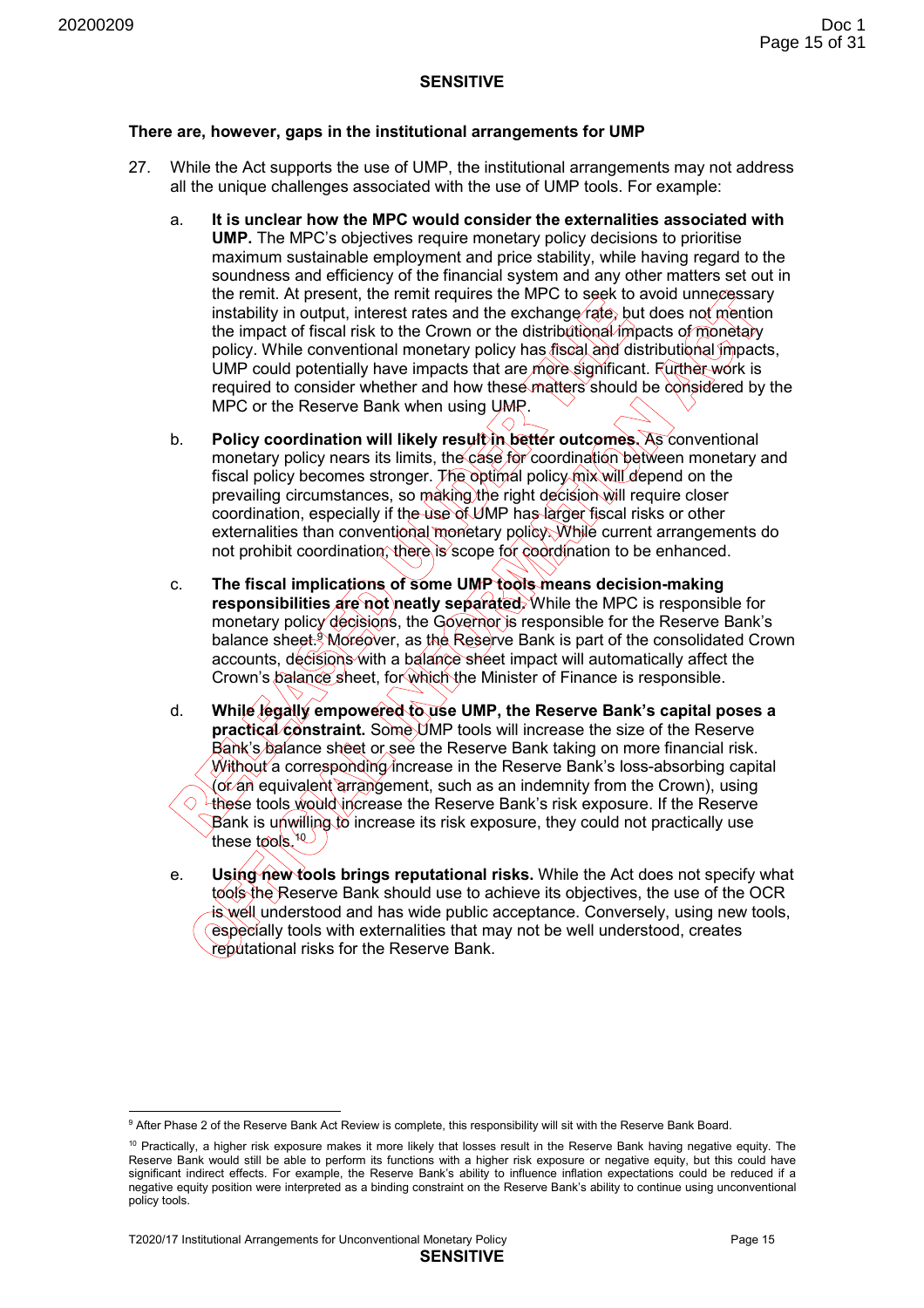#### **We recommend addressing these gaps in the institutional arrangements for UMP**

28. The Treasury and the Reserve Bank recommend addressing the gaps in the institutional arrangements for UMP set out in paragraph 27. This recommendation recognises two distinct factors relating to the use of UMP tools. First, UMP tools might be required in a time of severe economic stress. Second, there are risks and uncertainties associated with using UMP tools. This means that it is important to establish clear arrangements governing their use prior to them being needed. Having clear institutional arrangements could also support the long-term credibility and legitimacy of New Zealand's macroeconomic institutions.

#### Work to identify the required changes to the institutional arrangements for UMP tools **is ongoing**

- 29. The Treasury and the Reserve Bank are working together to identify how institutional arrangements could change to support the use of UMP tools. While more work is required before changes can be recommended, the specific policy challenges that we are seeking to address are set out in Table  $\Lambda$  below, along with an indication of the challenges that are likely to arise when trying to address them.
- 30. Table 1 also includes examples of the types of policy changes that could be considered in New Zealand, alongside relevant changes that have been implemented in New Zealand and overseas. We stress that these policy options are illustrative only and intended to provide context. Any policy response in New Zealand will need to be tailored to New Zealand's unique situation. This means that when recommendations are made the options may differ substantially from the examples included below.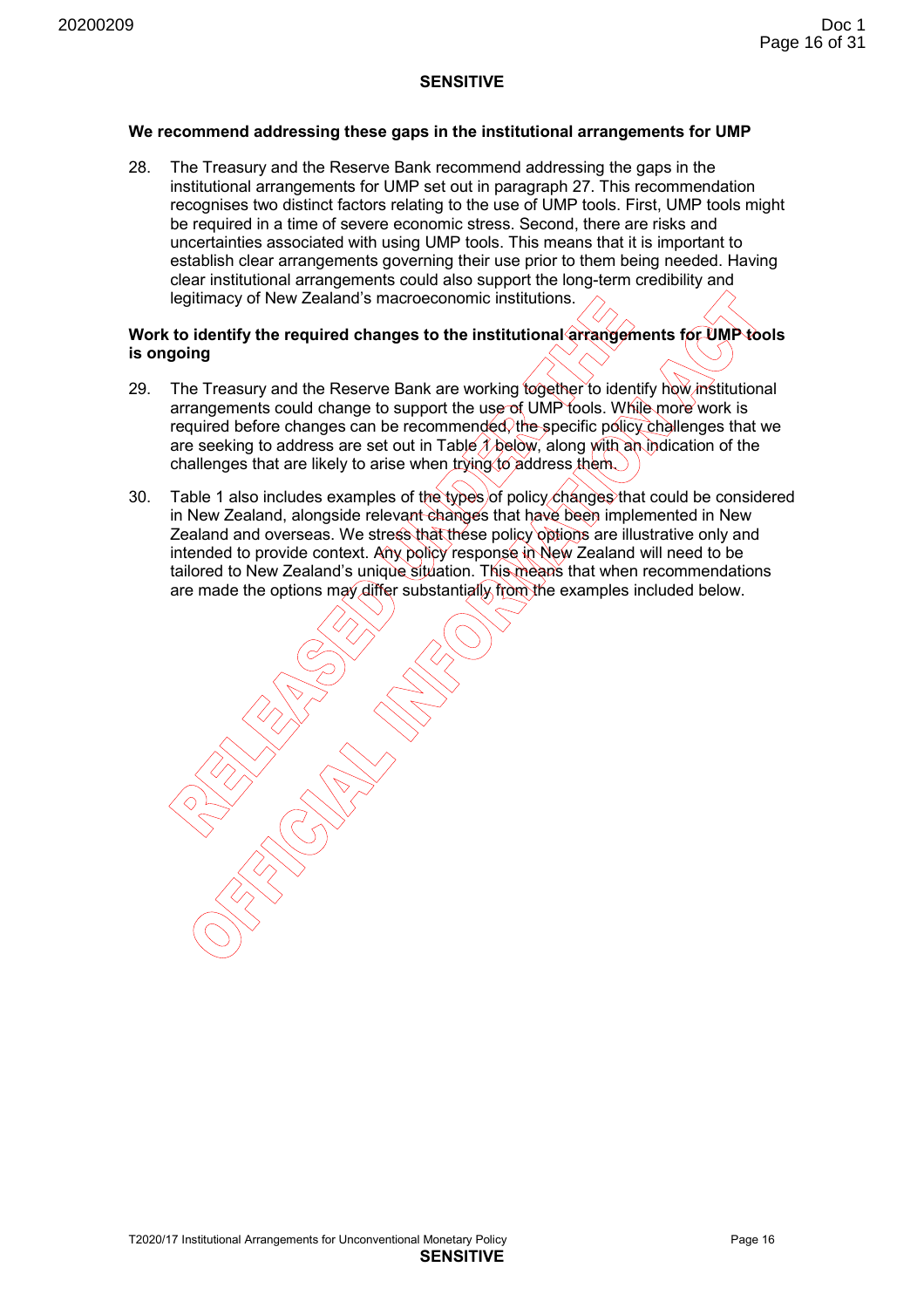| Table 1: Policy questions to resolve |
|--------------------------------------|
|--------------------------------------|

| <b>Issue</b>                         | <b>Questions to resolve</b>                                                                                                                 | <b>Challenges</b>                                                                                                                                                                                                                                                                                                                                                                                                                                                                                                                                        | Policy options and approaches followed overseas                                                                                                                                                                                                                                                                                                                                                                                                                                                                                                                                                                       |
|--------------------------------------|---------------------------------------------------------------------------------------------------------------------------------------------|----------------------------------------------------------------------------------------------------------------------------------------------------------------------------------------------------------------------------------------------------------------------------------------------------------------------------------------------------------------------------------------------------------------------------------------------------------------------------------------------------------------------------------------------------------|-----------------------------------------------------------------------------------------------------------------------------------------------------------------------------------------------------------------------------------------------------------------------------------------------------------------------------------------------------------------------------------------------------------------------------------------------------------------------------------------------------------------------------------------------------------------------------------------------------------------------|
| <b>Externalities</b><br>of UMP       | How do we ensure that all the<br>externalities of UMP are<br>appropriately taken into account<br>when decisions are taken by the<br>MPC?    | Broadening the focus of the MPC risks undermining<br>the effectiveness of monetary policy. For example,<br>an explicit focus on fiscal risk could make it harder<br>for the MPC to credibly commit to its price stability<br>and employment mandates where doing so<br>presents a fiscal risk. An explicit fiscal focus for the<br>MPC may also reduce the effectiveness of the<br>UMP tools if it constrains the Reserve Bank's ability<br>to use those tools.                                                                                          | र्ीोड़ Bank for International Settlements (BIS) notes that some<br>externalities can only be addressed by other policy areas, particularly<br>∕fiscal policy. The BIS recommends central banks have a clear<br>mandate, and communicate clearly and transparently about the use of<br>UMP tools and their expected benefits, so that other policy-makers can<br>effectively respond to externalities.<br>Non-legislative options for New Zealand include revisiting the issues<br>the MPC must have regard for in the remit.                                                                                          |
| Coordinating<br>policy<br>responses  | What processes should be put in<br>place to improve the coordination<br>of fiscal and monetary policy?                                      | The separation of fiscal and monetary policy<br>decision-making creates coordination challenges.<br>For example, there may be constraints on the<br>sharing of confidential information. In addition, it is<br>important that the coordinating procedures do not<br>weaken the Reserve Bank's operational<br>independence.                                                                                                                                                                                                                               | Phase 1 of the Reserve Bank Act Review introduced the Treasury<br>observer to the MPC. One of the functions of the Treasury observer is<br>to support the coordination of monetary and fiscal policy. How this role<br>is performed could be reconsidered in light of the challenges of UMP.<br>While the Public Finance Act 1989 already requires the fiscal strategy<br>to be developed with regard to the interaction of fiscal and monetary<br>policy, there is scope to formalise and strengthen processes for<br>including Reserve Bank views in the development of fiscal policy.                              |
| <b>Decision-</b><br>making<br>rights | How should decisions be made,<br>given the respective<br>responsibilities of the MPC, the<br>Governor/Board and the Minister of<br>Finance? | The consolidated Crown accounts mean any<br>decisions that affect the Reserve Bank's balance<br>sheet are automatically reflected on the Crown's<br>balance sheet. Under the existing decision-making<br>framework, the MPC is responsible for monetary<br>policy and has operational independence to<br>achieve its objectives, despite the fact that<br>monetary policy can affect the Reserve Bank's<br>balance sheet (for which the Governor/Board is<br>responsible)) and the Crown accounts (for which the<br>Minister of Einance is responsible). | In the UK, in an exchange of letters between the Chancellor and the<br>Bank of England (BoE) Governor, the Chancellor defined what assets<br>the MPC could purchase by the issuance of central bank reserves and<br>set a ceiling on the value of those assets. The Chancellor can<br>authorise increases in the ceiling, but below that ceiling the MPC has<br>decision rights.<br>The BoE also established a special purpose vehicle (SPV) controlled<br>by the MPC to hold UMP assets. This shifted responsibility from the<br>BoE to the MPC, and helped to align policy and risk management<br>responsibilities. |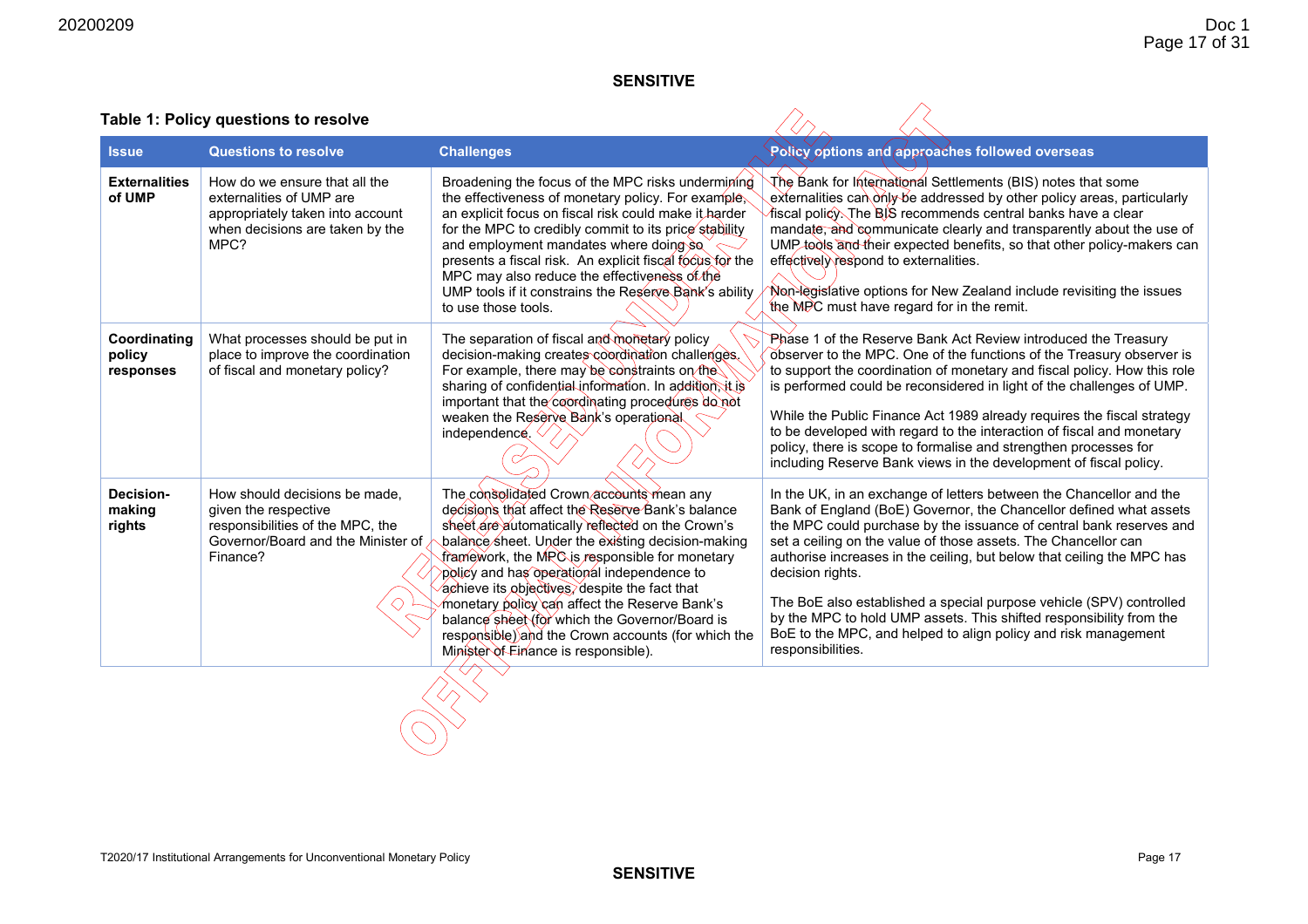| <b>Issue</b>                                                        | <b>Questions to resolve</b>                                                                                                                                                                                                      | <b>Challenges</b>                                                                                                                                                                                                                                                                                                                                                                                                                                                                                                                   | Policy options and approaches followed overseas                                                                                                                                                                                                                                                                                                                                                                                                                                                                                              |
|---------------------------------------------------------------------|----------------------------------------------------------------------------------------------------------------------------------------------------------------------------------------------------------------------------------|-------------------------------------------------------------------------------------------------------------------------------------------------------------------------------------------------------------------------------------------------------------------------------------------------------------------------------------------------------------------------------------------------------------------------------------------------------------------------------------------------------------------------------------|----------------------------------------------------------------------------------------------------------------------------------------------------------------------------------------------------------------------------------------------------------------------------------------------------------------------------------------------------------------------------------------------------------------------------------------------------------------------------------------------------------------------------------------------|
| Removing<br>practical<br>impediments<br>to the use of<br><b>UMP</b> | Does an increase in risk exposure<br>for the Reserve Bank require an<br>effective increase in loss-absorbing<br>capital? How should the Reserve<br>Bank manage its risk exposure and<br>what controls should be put in<br>place? | Any provision of capital will need to be designed in<br>a way that supports the use of UMP tools. For<br>example, tools such as interest rate swaps, which<br>seek to commit the Reserve Bank to lower future<br>interest rates, could be weakened if an indemnity<br>from the Crown nullifies the Reserve Bank's<br>incentive to avoid losses.<br>The approach to managing risk could be perceived<br>to reduce the Reserve Bank's operational<br>independence, for example, if the provision of<br>capital is highly conditional. | Internationally, central banks that have taken on risk through UMP<br>∱ave often had indemnities from the government or capital injections<br>that allow them to sustain losses. In 2004, when the Reserve Bank<br>took on a more active role in foreign exchange markets, the Reserve<br>Bank's capital was increased.<br>The Reserve Bank Act Review is proposing a "balance sheet"<br>management framework" that is set by the Reserve Bank Board. That<br>framework/could be used to set governance frameworks and control<br>processes. |
| <b>Minimising</b><br>reputational<br>risks                          | Does anything need to be done to<br>re-confirm the Reserve Bank's<br>mandate to use UMP?<br>Are any changes required to<br>support transparency, reporting<br>and ex-post review?                                                | Confirming the Reserve Bank's powers to use UMR<br>tools, and clarifying to the public in advance how<br>UMP tools would be used to support the<br>achievement of the Reserve Bank's economic<br>objectives, can support the tools' effectiveness by<br>increasing their legitimacy. However, such an<br>approach can also limit flexibility to respond to<br>unforeseen effcumstances if it is overly prescriptive.                                                                                                                | Th New Zealand, the use of macro-prudential policy tools was<br>foreshadowed by a Memorandum of Understanding between the<br>Minister of Finance and the Governor. This sought to confirm the<br>Reserve Bank's mandate and the Governor's powers, while also<br>clarifying the objectives of macro-prudential policy. It also listed the<br>macro-prudential policies available to the Reserve Bank, outlined how<br>macro-prudential policies would be used, and outlined the reporting<br>and accountability frameworks.                  |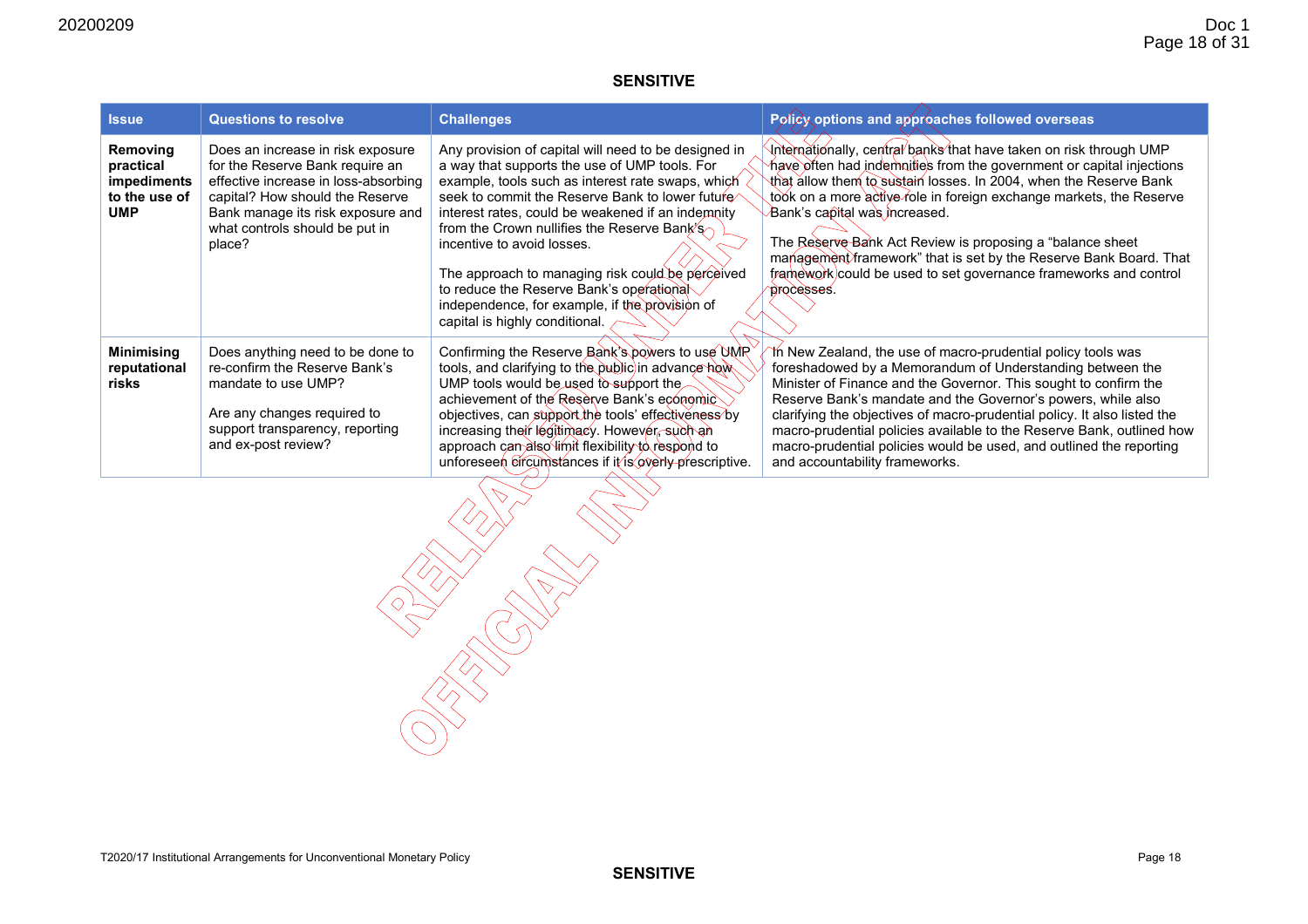#### Progressing Institutional Changes

#### **Successful institutional arrangements will help the Reserve Bank meet its monetary policy objectives**

- 31. As we develop recommendations for institutional arrangements for UMP, our overarching objective is to enhance the Reserve Bank's ability to achieve its monetary policy objectives, and ultimately support living standards. To this end, successful institutional arrangements will be those that enable good decision-making and policy choices.
- 32. In the previous section of this report, we have set out the gaps in the existing institutional arrangements that we intend to address:
	- a. ensuring the externalities of UMP are  $f(x||y)$  considered
	- b. ensuring macroeconomic decision-making is coordinated
	- c. ensuring decision-making responsibilities are clear
	- d. removing practical impediments to the use of UMP tools, and
	- e. minimising reputational risks arising from using UMP tools.
- 33. Given the interrelated nature of these issues, there will be trade-offs across these objectives when implementing any recommendations. In many cases, there will likely be a range of viable policy options, with the best option dependent on policy priorities.

# **Success also requires timely policy responses**

- 34. While it is important to ensure the institutional arrangements that are put in place are robust and well considered, it is also important that institutional arrangements are in place before they need to be used. The Bank of International Settlements (BIS) suggests that acting promptly and decisively when UMP is required is preferable to policy gradualism, as excessive caution in reacting to a severe negative shock could have adverse effects. For example, the BIS warns that a slow reaction could result in un-anchoring long-term inflation expectations, or in a higher risk of a prolonged period of depressed interest rates and low inflation, or in damaging the credibility of the central bank.
- 35. Neither the Treasury nor the Reserve Bank are forecasting the use of UMP tools, but the risk of an unforeseen downturn makes preparing promptly a priority.
- 36. With this in mind we intend to report to you by July 2020 with our initial recommendations for institutional arrangements. We will provide you with earlier advice on specific aspects of institutional arrangements where such advice is ready and doing so will speed up preparations.
- 37. Depending on decisions taken, our expectation is that some changes will be able to be made immediately, some will require several months of development, while any changes requiring legislation could take years to implement (although we do not expect any legislative changes at this stage aside from those already underway through Phase 2 of the Review of the Reserve Bank Act). Should a situation arise where UMP tools are needed, the ongoing work programme will mean that we are better prepared to respond quickly.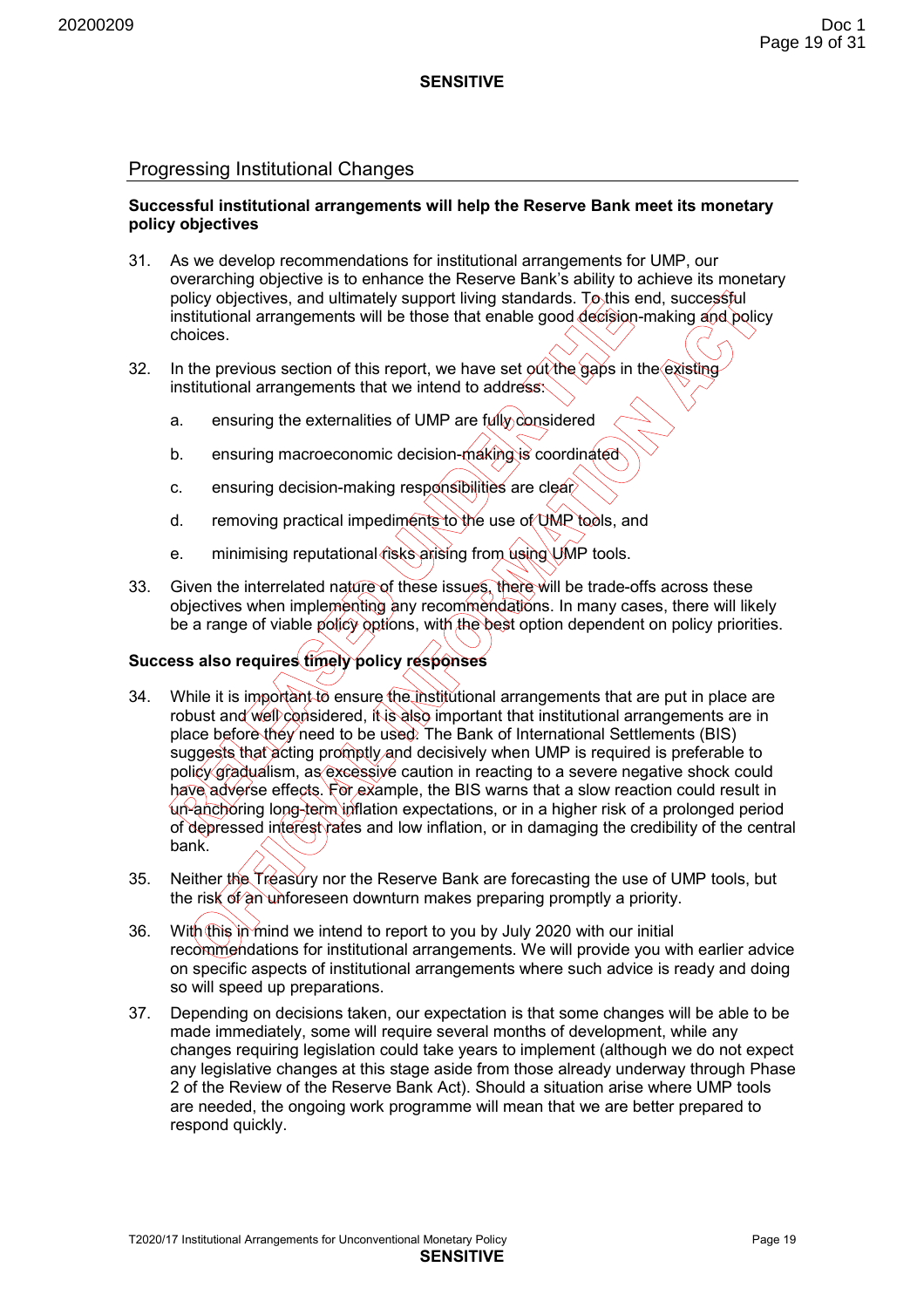#### **As a result, we will limit the scope of our work**

- 38. To ensure that preparations are made in a timely manner, we do not intend to conduct a first principles review of New Zealand's monetary policy framework. Instead, our aim is to identify ways that the existing framework can be modified to address the specific challenges raised by the use of UMP tools. We consider this to be appropriate given that fundamental changes to the monetary policy framework were only recently considered in Phase 1 of the Reserve Bank Act Review, and that the potential need for UMP was understood when the Phase 1 changes were implemented.
- 39. Similarly, this specific project will not consider whether structural changes to New Zealand's economic policy settings could be effective in lifting the neutral interest rate. Identifying the extent to which structural issues are the cause of persistently low levels of inflation, and the policy changes that could address the issue, constitutes a major, long-term work programme. The Treasury is undertaking work to better understand New Zealand's structural challenges such as low productivity growth, and we want to build on this work to understand structural policy options to support macroeconomic stabilisation.

#### **The work will be coordinated with the Reserve Bank Act Review and the Reserve Bank**

- 40. The work by the Treasury and the Reserve Bank on UMP will be coordinated with Phase 2 of the Review as far as possible. To avoid duplication, policy changes emerging through the Review will be proposed with the use of UMP tools in mind. We expect that the most relevant changes in Phase 2 will be those relating to the management of the Reserve Bank's balance sheet, the foreign exchange provisions in the Act, and the respective roles of the Reserve Bank Board and the MPC.
- 41. Advice on UMP will be developed jointly by the Treasury and the Reserve Bank. The aim is to present a single set of recommendations for changes. Should agreement not be possible, any advice will draw out the different options and the trade-offs so that informed decisions can be taken.

#### Next Steps

- 42. If you agree to the recommendations, we will report to you by the end of July 2020 with initial recommendations for changes to the institutional arrangements relating to UMP. Your office will be provided with regular progress updates in advance of that advice, and if there are decisions that you can make ahead of our July 2020 report back to speed up progress we will advise you on these sooner. After we provide you with advice, we will implement any changes to institutional arrangements that you agree to.
- 43. The Reserve Bank has a research programme into UMP underway, and will publish this analysis during 2020. Your office will be notified ahead of release. The Treasury will provide you with ongoing advice on the Fiscal Strategy.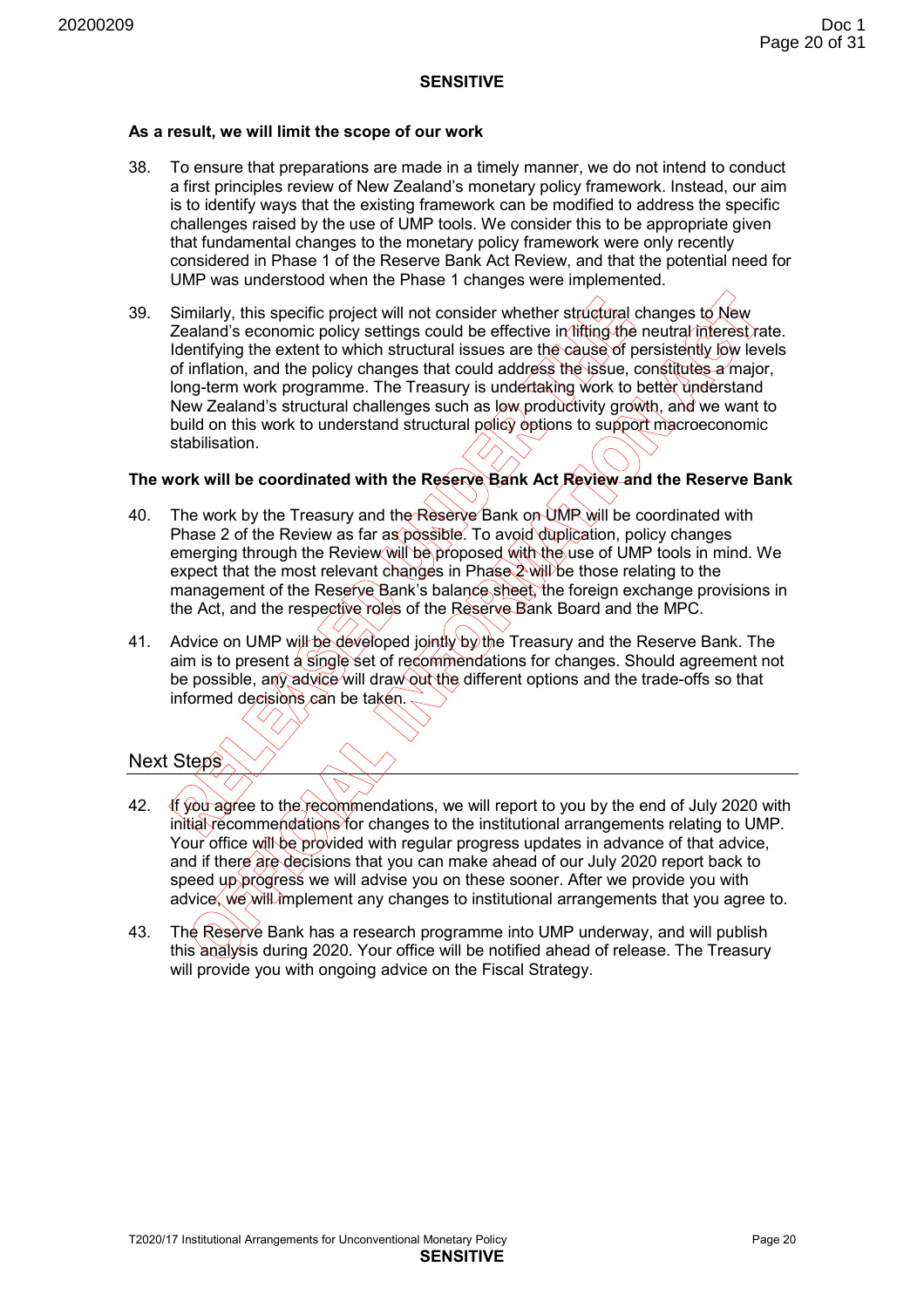#### Annex 1: Further information on unconventional monetary policy tools

#### **Negative OCR**

- 44. The Reserve Bank can theoretically set the OCR below zero. Mechanically, this is an extension of conventional monetary policy. Central banks in the euro area, Sweden, Denmark, Switzerland and Japan have all, at some point, set their official interest rates below zero.
- 45. The OCR could usefully be reduced to the point where it ceases to influence interest rates experienced by businesses and households. This point would be where banks choose not to pass on further reductions in the OCR (for example, due to the risk of negative customer and public reactions to applying a negative interest rate) or where people and businesses begin withdrawing large amounts of cash to avoid paying negative interest rates. The lowest effective OCR is known as the *effective lower bound (ELB)*. Internationally, commercial banks have generally been reluctant to pass on negative interest rates to retail depositors due to the potential for bad reactions from customers or the public.
- 46. The ELB is unknown in New Zealand (or anywhere) and will not be knowable until it is reached. The lowest interest rate implemented by any central bank has been the Swiss National Bank's -0.75% rate, but the ELB in any given country depends on the specific characteristics of its financial markets and its economy. The ELB can also change over time.
- 47. The transmission of a negative OCR to the economy is similar to the transmission for a positive OCR, although the strength of its impact could vary. Banks overseas have been more inclined to pass negative interest rates on to wholesale customers than retail customers. Interest rates on financial products with naturally low interest rates (such as on-call bank deposits) would reach their lowest practical level sooner than products with naturally higher interest rates (such as loans to small businesses).
- 48. Negative interest vates can have a range of potentially detrimental impacts, although the balance between their detrimental impacts and their positive contribution to economic stability is still a matter of debate. Potential detrimental impacts of negative interest rates include

a reduction in bank profitability as reductions in deposit interest rates become  $\lambda$ harder to pass on than reductions in lending interest rates, or as depositors withdraw their deposits, thereby harming financial stability

- the potential for negative interest rates to damage confidence in the general economic outlook and make people more cautious
- strain on some types of organisations reliant on interest income, such as insurers and pension funds, and
- creating challenges for organisations' IT systems, although this may be a transitory issue while these systems are updated.
- 49. As the international experience with negative interest rates has grown, some analysts now refer to the 'rate reversal threshold': an additional interest rate threshold sitting between zero and the ELB. This is a threshold above the ELB, but beyond which further reductions in interest rates harm the economy rather than help it due to their negative broader impacts, such as those noted above. Like the ELB, it is difficult to put a number on the rate reversal threshold. The existence, level and drivers of the rate reversal threshold are still a matter of active debate among economists.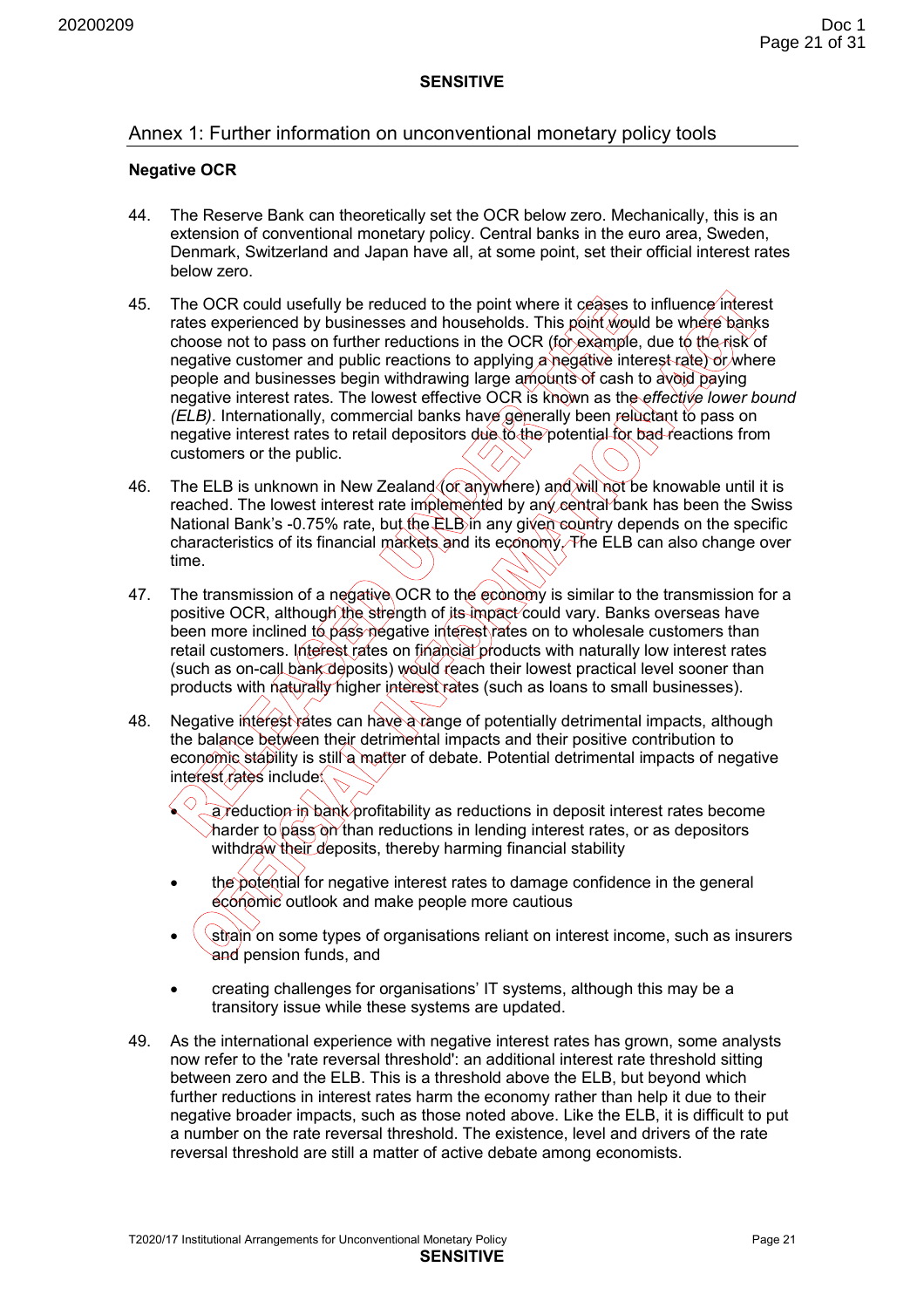#### **Forward guidance**

- 50. Forward guidance is more similar to conventional monetary policy tools than many of the other UMP tools as it does not involve a change to the Reserve Bank's balance sheet or the way the Reserve Bank transacts with financial markets. While forward guidance would not further lower short-term interest rates, it would transmit to the economy through many other standard channels. These include lowering long-term interest rates (since long-term interest rates are partially driven by market expectations of future short-term interest rates) and the exchange rate, and by increasing inflation expectations.
- 51. To be effective, this forward quidance would need to credibly communicate to the market that there is a higher hurdle to tightening monetary policy than normal (that is, the MPC would allow inflation to rise above target in the future in order to stimulate inflation now). It would do that by communicating, via its interest rate projection and broader communications, more accommodative monetary policy intentions than would typically be the case given economic conditions. However, the MPC would only be able to provide forward guidance that met their legal requirements under the current monetary policy framework.

#### **Asset purchases (also known as Large Scale Asset Purchases or LSAPs)**

- 52. During asset purchases, the central bank creates money (central bank settlement cash) and uses it to purchase assets in the secondary market. Various assets could be purchased, including:
	- a. New Zealand government bonds
	- b. foreign currency or foreign government bonds, and
	- c. private sector bonds (sometimes referred to as 'credit easing').
- 53. The effects of each of these differ as outlined below.
	- **(a) Asset purchases of New Zealand government bonds (also known as Quantitative Easing)**
- 54. New Zealand government bonds (NZGBs) appear to be the most straightforward asset for the Reserve Bank to purchase. There is a sizable market and purchases of New Zealand government assets may have smaller distributional impacts than purchases of private sector or foreign assets.
- 55. Purchases of NZGBs would transmit to the economy via two main channels. The signalling channel operates similarly to conventional monetary policy, but the portfolio rebalancing channel operates differently.
	- a. The signalling channel reinforces that the central bank expects interest rates to stay low, because the value of the bonds held by the central bank would fall if it raised interest rates abruptly. This results in the market pricing in a lower future cash rate track. The market will also factor in less uncertainty about the future path of the cash rate and the related shape of the yield curve. In addition to lowering government bond yields, these factors are also likely to lower borrowing costs in the economy more broadly.
	- b. The portfolio rebalancing channel works by encouraging market participants to reinvest their money elsewhere as they sell low-risk bonds to the central bank. This will cause a general increase in asset prices, a shift among investors towards higher risk or longer-term assets, and a reduction in risk premia. This contributes to the 'search for yield' and reduction in market interest rates.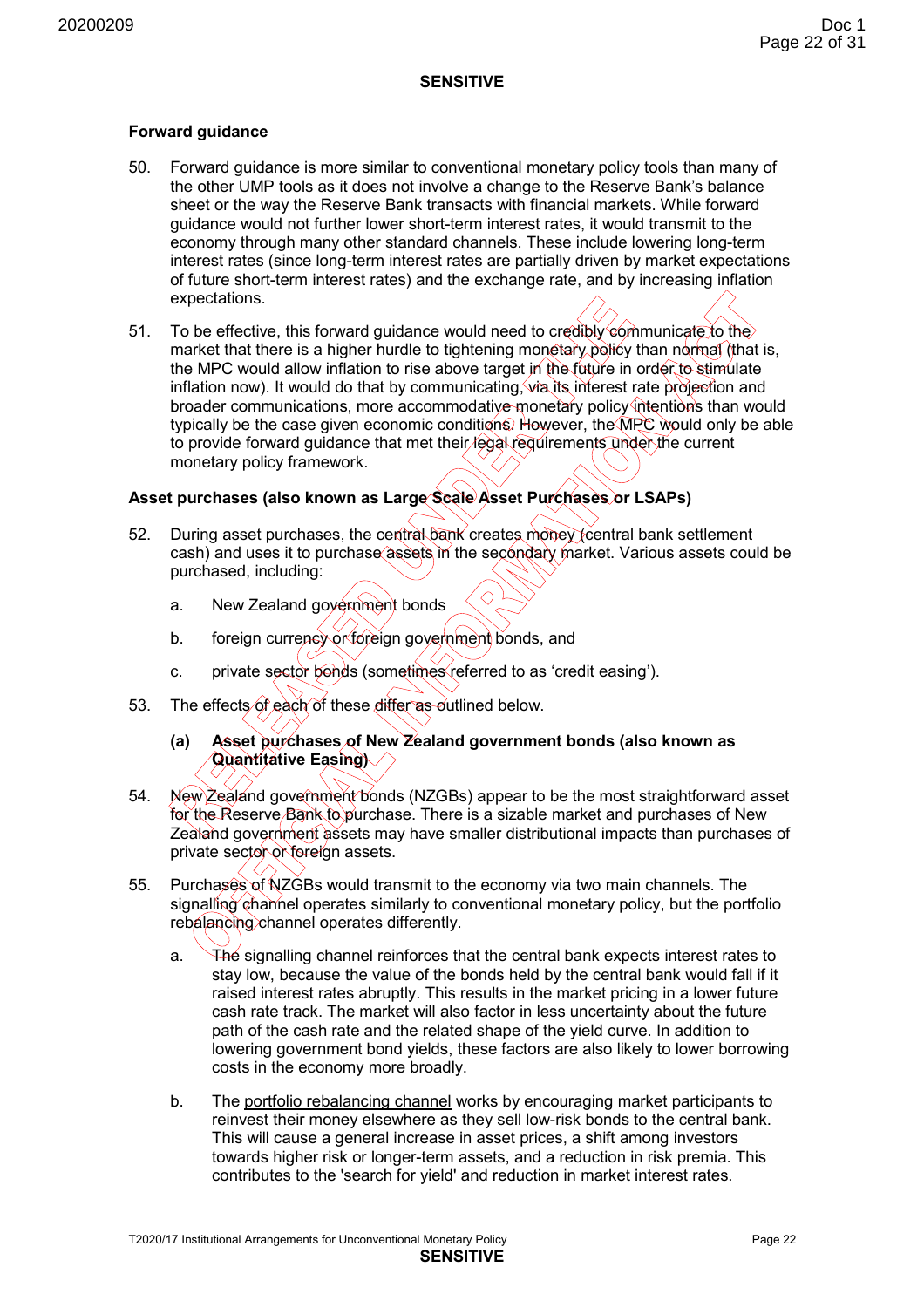- 56. International experience has been that a key way both of these channels transmit to the economy is through the exchange rate, and this may particularly be the case in New Zealand if the Reserve Bank undertakes purchases of NZGBs. The portfolio rebalancing effect, in particular, may operate more through impacting the exchange rate in New Zealand than it has in other countries. This is because more than 50% of NZGBs are held by non-residents, and these investors may choose to reinvest their funds in global alternatives rather than higher risk New Zealand assets, selling New Zealand dollars in the process.
- 57. The NZGB bond market is small by global standards, and significantly reducing the volume of bonds on issue below the current level is likely to impair market functioning and the depth of the investor base. This would be a key trade-off for undertaking asset purchases of NZGBs. The effect on market functioning would be less severe if the government were issuing debt at the same time, such as to fund a fiscal deficit.

# **(b) Asset purchases of foreign currency or foreign government bonds**

- 58. Purchasing foreign currency or foreign government bonds is equivalent to exchange rate intervention as the main effect is to influence the relative supply of New Zealand and foreign currency. The Reserve Bank has undertaken exchange rate intervention by buying or selling foreign assets several times over the past 15 years, although the scale in which it has bought foreign assets to date is likely much smaller than if it were to do so as a UMP tool. The credit and market risks of purchasing large amounts of non-NZ government bonds would need to be considered, as would the diplomatic implications of actively managing the exchange rate.
	- **(c) Asset purchases of New Zealand private sector bonds (also known as 'Credit Easing')**
- 59. Purchasing New Zealand private sector assets is less likely to be a viable option. The non-government New Zealand debt market is small, and purchasing private sector assets would likely have greater distributional consequences than the other two options as it would directly impact the small number of large firms that issue debt.

# **Intervening in the interest rate swap market**

- 60. Interest rate swaps are financial contracts involving an exchange of fixed and floating interest rates between parties. The only payment made between the parties is the difference between the fixed and the floating interest rate. This means that each of the parties have the financial exposure they desire (fixed or floating) without the credit risk of swapping the principal amounts or the gross interest.
- 61. The interest rate swap market is important in New Zealand because the major banks use it to hedge their interest risk exposures. This means that financial products, including mortgages, are influenced by the swap rate (that is, the fixed rate leg of an interest rate swap). Other central banks have not intervened in their swap markets, likely reflecting the lesser importance of swap rates for retail interest rates in Europe, the United States and Japan.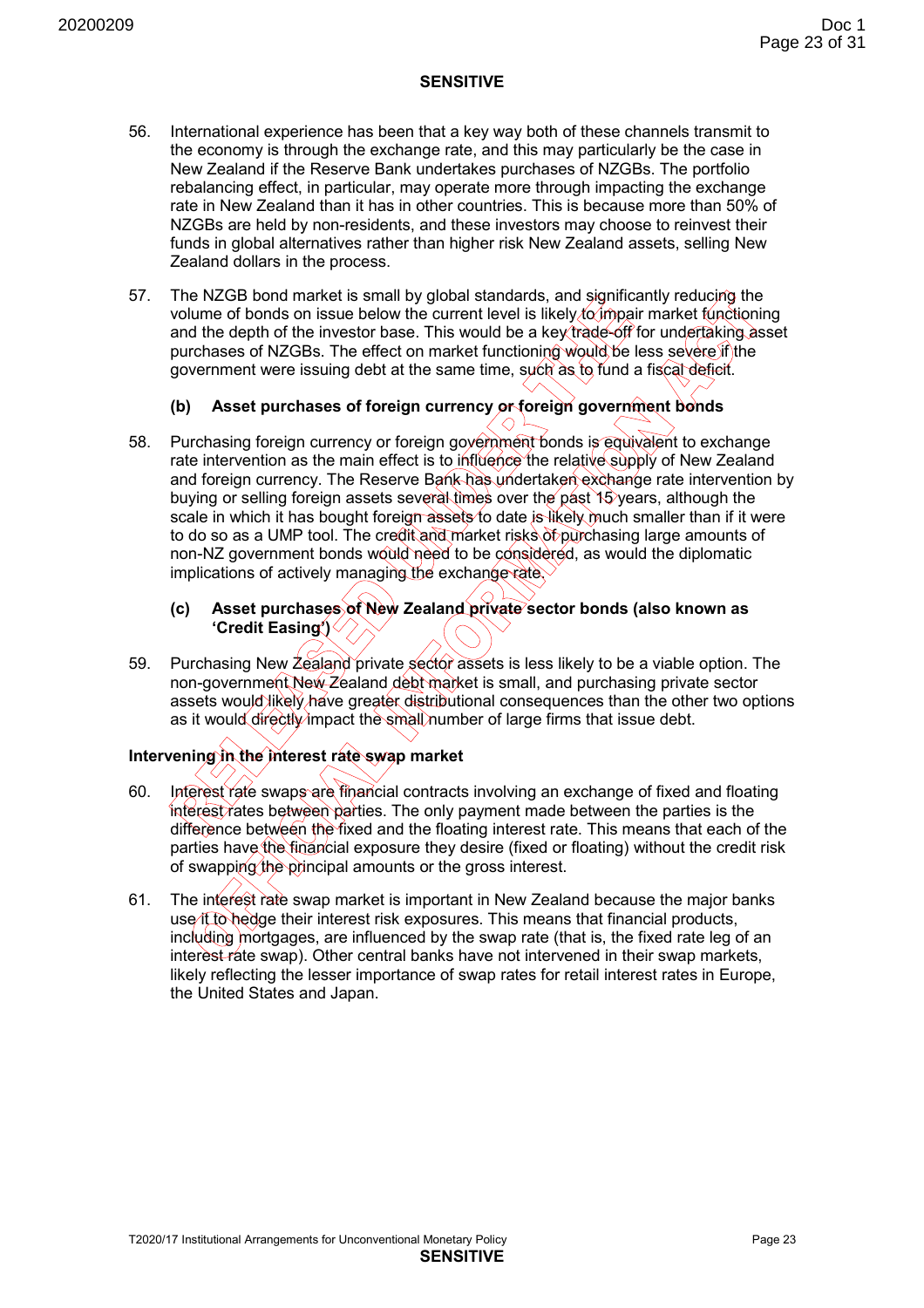- 62. Reserve Bank intervention in the swap market could support economic activity in two ways:
	- a. The weight of the Reserve Bank's transactions in the market could lower interest rates (although the Reserve Bank is still researching the magnitude of this effect). The Reserve Bank currently considers that intervention is most likely to be at the short end of the interest rate curve (that is, out to about two years).
	- b. The Reserve Bank's intervention could support its forward guidance. Specifically, if the market pricing for future interest rates was higher than the Reserve Bank wanted, it could signal its commitment to low interest rates by entering into a transaction where it would pay floating interest and receive fixed interest. That way, the Reserve Bank would make a loss if it reneged on its commitment. This would be seen to increase the Reserve Bank's commitment to forward quidance.

#### **Term lending to banks**

- 63. Term lending is where the central bank offers funds to banks to directly encourage lending. The purpose of term lending programmes overseas has been to counter liquidity constraints during periods of market turmoil and to support the pass through of lower interest rates to lending volumes and economic activity.
- 64. International evidence is that term lending to banks can be effective at increasing bank lending and stimulating the economy. It could be particularly powerful in New Zealand, given that a larger proportion of lending to the real economy is provided by the banking sector in New Zealand than in most other advanced economies. However, it could have significant distributional impacts in favour of banks over other credit providers, and in favour of industries reliant on bank funding over other industries.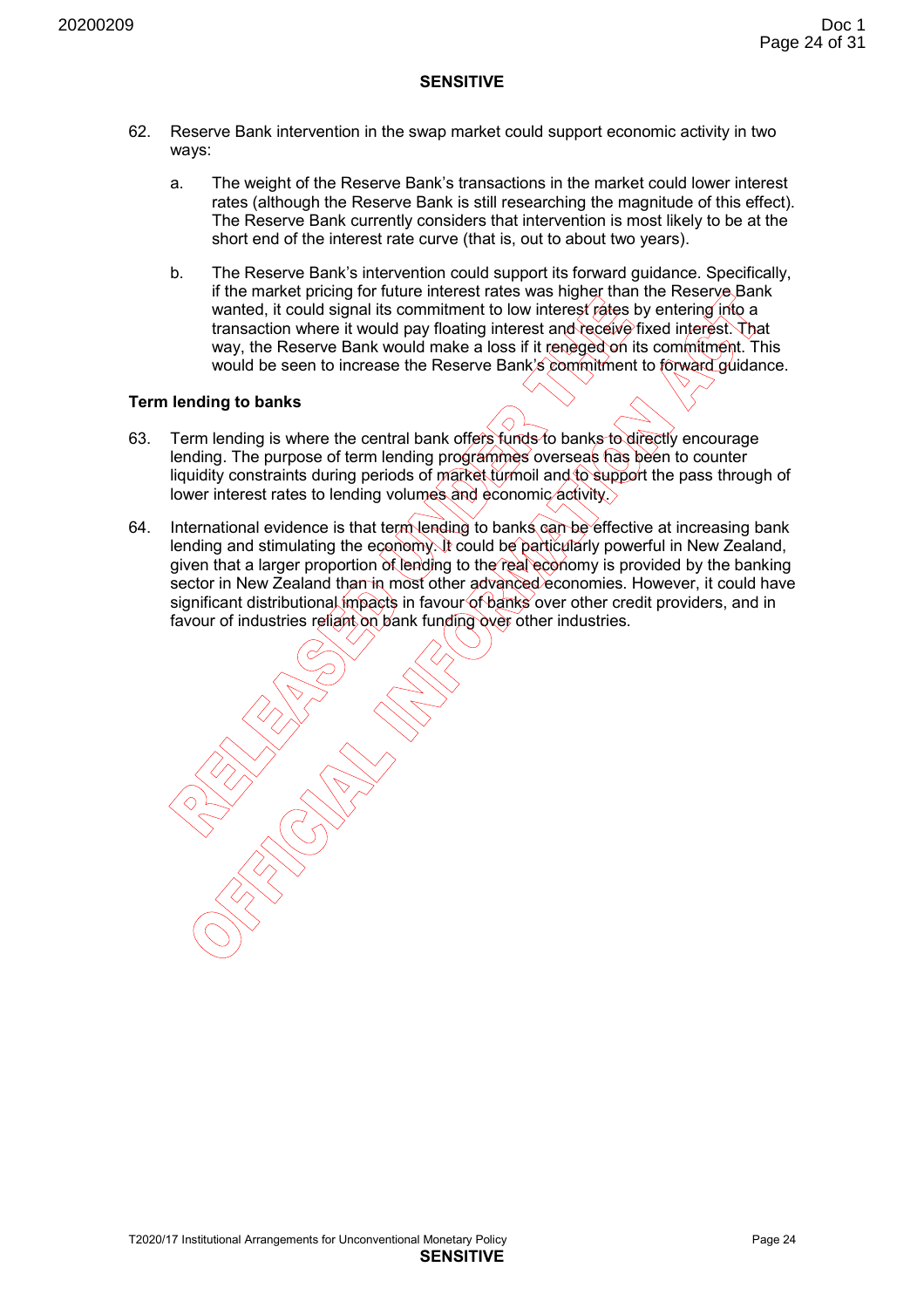

**REASURY** 

<span id="page-27-0"></span>

| Reference: | T2020/654                                                                  | MC-1-1-1-2 (RBNZ Institutional Frameworks) | <b>TE TAI OHANGA</b><br><b>THE TREASUR</b> |
|------------|----------------------------------------------------------------------------|--------------------------------------------|--------------------------------------------|
| Date:      | 16 March 2020                                                              |                                            |                                            |
| To:        |                                                                            | Minister of Finance (Hon Grant Robertson)  |                                            |
| Deadline:  | Tuesday 17 March 2020, ahead of your announcement of the fiscal<br>package |                                            |                                            |
| (if any)   |                                                                            |                                            |                                            |

# **Aide Memoire: The economic and fiscal effects of Large Scale Asset Purchases by the Reserve Bank of New Zealand**

This Aide Memoire provides a concise summary of the impact of Large Scale Asset Purchases (LSAPs) by the Reserve Bank of New Zealand (the Bank) for your information. If focusses on LSAPs of New Zealand Government Bonds (NZGBs) because the Monetary Policy Committee (MPC) has stated that this is the tool they would use next to provide further monetary stimulus following their reduction in the Official Cash Rate (OCR) to 0.25%.

#### **Summary**

- **LSAPs are a monetary policy tool where the Bank creates money (settlement cash) and uses it to purchase financial assets, often government bonds**. This can further reduce long-term interest rates and the exchange rate, helping to stimulate the economy. The effectiveness of LSAPs  $\heartsuit$  in New Zealand is uncertain given they have not been used here before.
- **LSAPs of NZGBs would increase the size of the Bank's balance sheet.** By issuing settlement cash and purchasing Government debt, the Reserve Bank is increasing (equally) both the assets and liabilities on its balance sheet. If bond prices fall – such as through an increase in interest rates – a loss could appear on the Bank's balance sheet.
- **However, LSAPs would not change the overall level of whole-of-Crown liabilities, assets, or core Crown net debt.** Unlike some other countries, the Reserve Bank is consolidated onto the whole-of-Crown accounts. From a whole-of-Crown perspective, during LSAPs the Bank issues settlement cash (which is a liability to the Crown balance sheet) and uses this to purchase a government bond of equal value (reducing debt liabilities to the Crown balance sheet by an equal amount).
- **The Bank has the legal authority to undertake LSAPs but would prefer to have a Crown indemnity against losses on their balance sheet.** Given the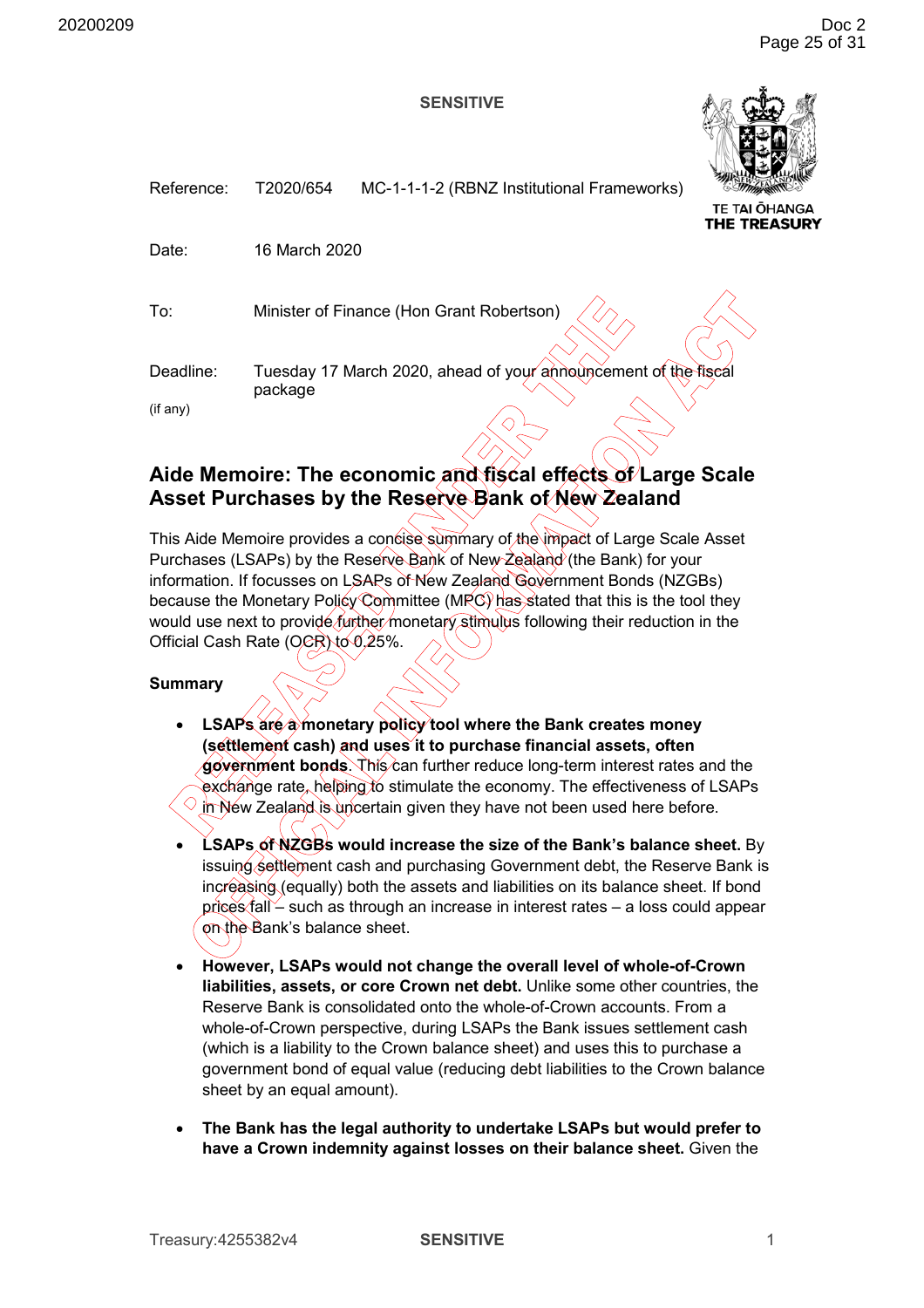relatively limited impacts on the whole-of-Crown balance sheet, and the lack of conventional monetary policy space, we think there would be value in you signalling your willingness to give the Bank an indemnity for LSAPs of NZGBs. Supporting LSAPs will give the Bank the flexibility to use the tools they consider most effective in the current economic situation. We will provide further advice on the terms of the indemnity, such as maximum amounts and requirements to keep you informed.

#### **Questions and answers on LSAPs**

1. What are LSAPs?

**LSAPs are a monetary policy tool where the Bank creates money (settlement cash) and uses it to purchase financial assets – often government bonds - on the open market.** LSAPs are sometimes also called 'quantitative easing'. The annexes provide information on the Bank's other Unconventional Monetary Policy (UMP) tools signalled in the Governor's speech on Tuesday 10 March.

This note explains the impact of the Bank purchasing NZGBs, as opposed to other types of assets, as the Bank have stated that this would be the UMP tool they would prefer to use next. **If the Bank were to purchase different assets i.e. not NZGBs, this would have different impacts on the balance sheet than described below.**

2. How would LSAPs help the economy?

LSAPs increase the supply of settlement cash and reduce the supply of NZGBs available to investors. This can affect markets through two main channels.

- **The signalling channel:** Undertaking LSAPs signals that the Bank envisions that interest rates will stay at low levels for a long time. This could help  $\Diamond$  persuade the market that interest rates will stay low for longer.
- **The portfolio rebalancing channel**: Undertaking LSAPs pushes investors to reinvest the money they receive after selling NZGBs to the Bank into other asset classes. This pushes up the price of a range of assets, helping to flatten yield curves.

These two channels can work to reduce long term interest rates, reduce the exchange rate, and reduce risk premia on risky assets (such as equities and corporate bonds). This would help to stimulate consumption, investment and exports.

It is highly uncertain what magnitude of impact this could have in New Zealand. Arguably, the effect of LSAPs on lowering the exchange rate could be particularly strong in New Zealand due to the high participation of offshore investors in the NZGB market (who might exit the market if interest rates fall, helping to reduce the exchange rate).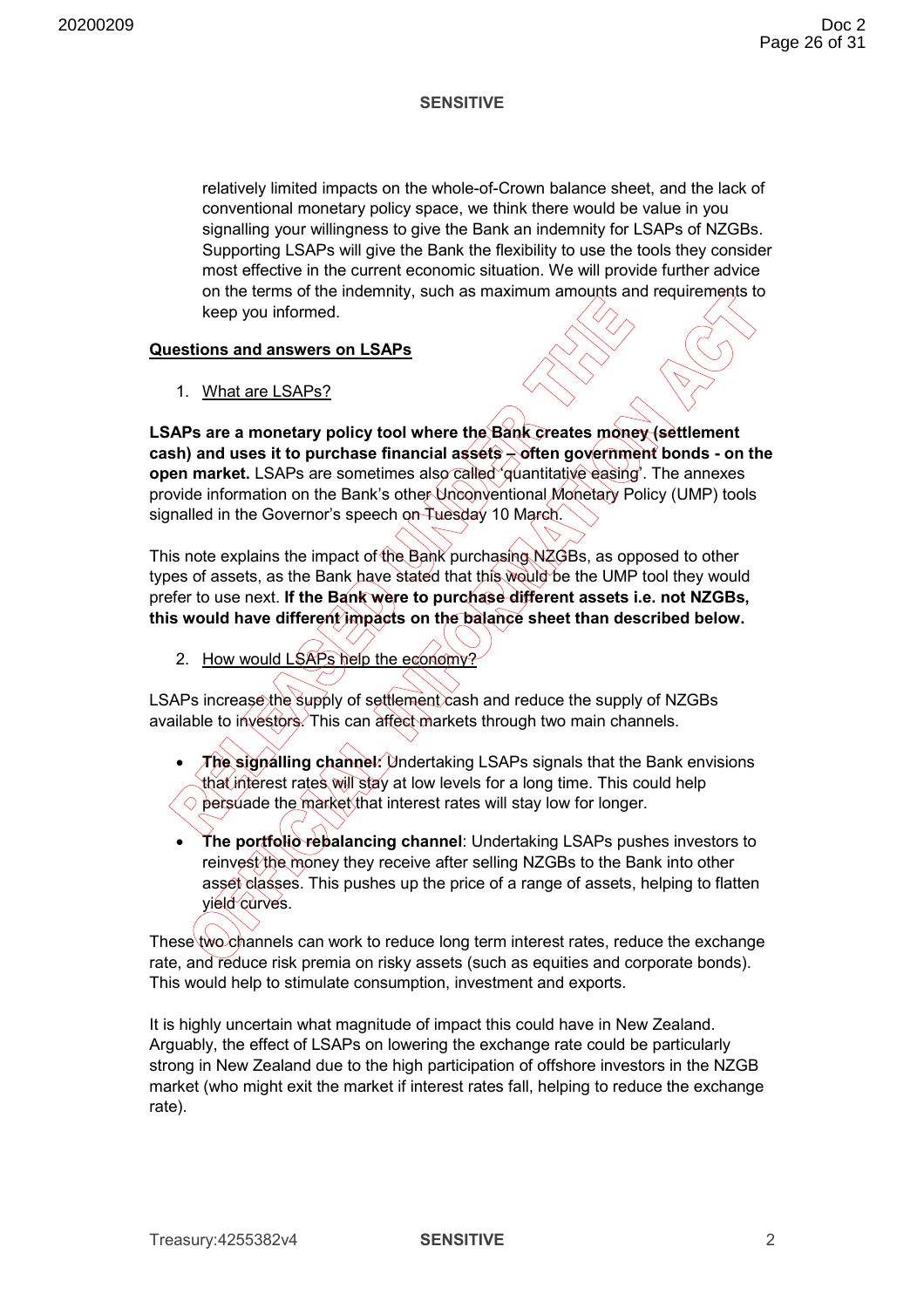#### 3. How are LSAPs different from fiscal policy?

**LSAPs involve the creation of money in the form of settlement cash, but this money is not used by the Crown to purchase goods and services or for transfer payments.** It is aimed at altering conditions in financial markets in order to stimulate the economy through monetary transmission channels, such as reductions in long-term interest rates. As explained below, LSAPs of NZGBs do not directly affect the Government's net debt: they are not a fiscal expansion.

LSAPs are distinct from monetary financing (sometimes called helicopter money), which has been discussed to a greater extent since the Global Financial Crisis. Monetary financing is when the central bank is directed to purchase Government bonds in order to finance a fiscal expansion. This would generally only be considered if the Government had lost the confidence of financial markets in providing traditional debt financing.

4. How do LSAPs impact on the Government's balance sheet?

# LSAPs have no impact on net core Crown debt (the Government's fiscal anchor), **or the overall whole-of-Crown level of assets and liabilities.**

LSAPs have the potential to create a substantial increase in the size of the Bank's assets and liabilities. This creates risk on the Reserve Bank balance sheet – for example, if the value of the NZGBs were to decline as interest rates increase. However, unlike in many other countries, the Bank's accounts are consolidated into the whole-of-Crown accounts and, at a whole-of-Crown level, the impacts are significantly muted.

• **The impact on the Bank's balance sheet is that by issuing settlement cash and purchasing Government debt, the Reserve Bank is increasing (equally) both its assets and liabilities.** 

• **However, from a whole-of-Crown perspective, the Reserve Bank has issued settlement cash (which is a liability to the Crown balance sheet) and used this to purchase a government bond of equal value (reducing debt liabilities to the Crown balance sheet). Therefore, the overall level of Crown liabilities is unchanged – LSAPs just swap one liability for another.** 

**By swapping NZGB liabilities for settlement cash, LSAPs shorten the average duration of the government's debt liabilities.** Assuming the Reserve Bank pays the OCR on its settlement cash liabilities, the Crown would be more exposed to an unexpected increase in interest rates, than if the Bank had not undertaken LSAPs. The reverse is also true if interest rates were to fall unexpectedly.

**The above analysis only holds if the Bank purchases NZGBs. If the Bank purchased other financial assets, this would expand the whole-of-Crown balance sheet.** Even then, as long as the Bank purchased liquid financial assets, core Crown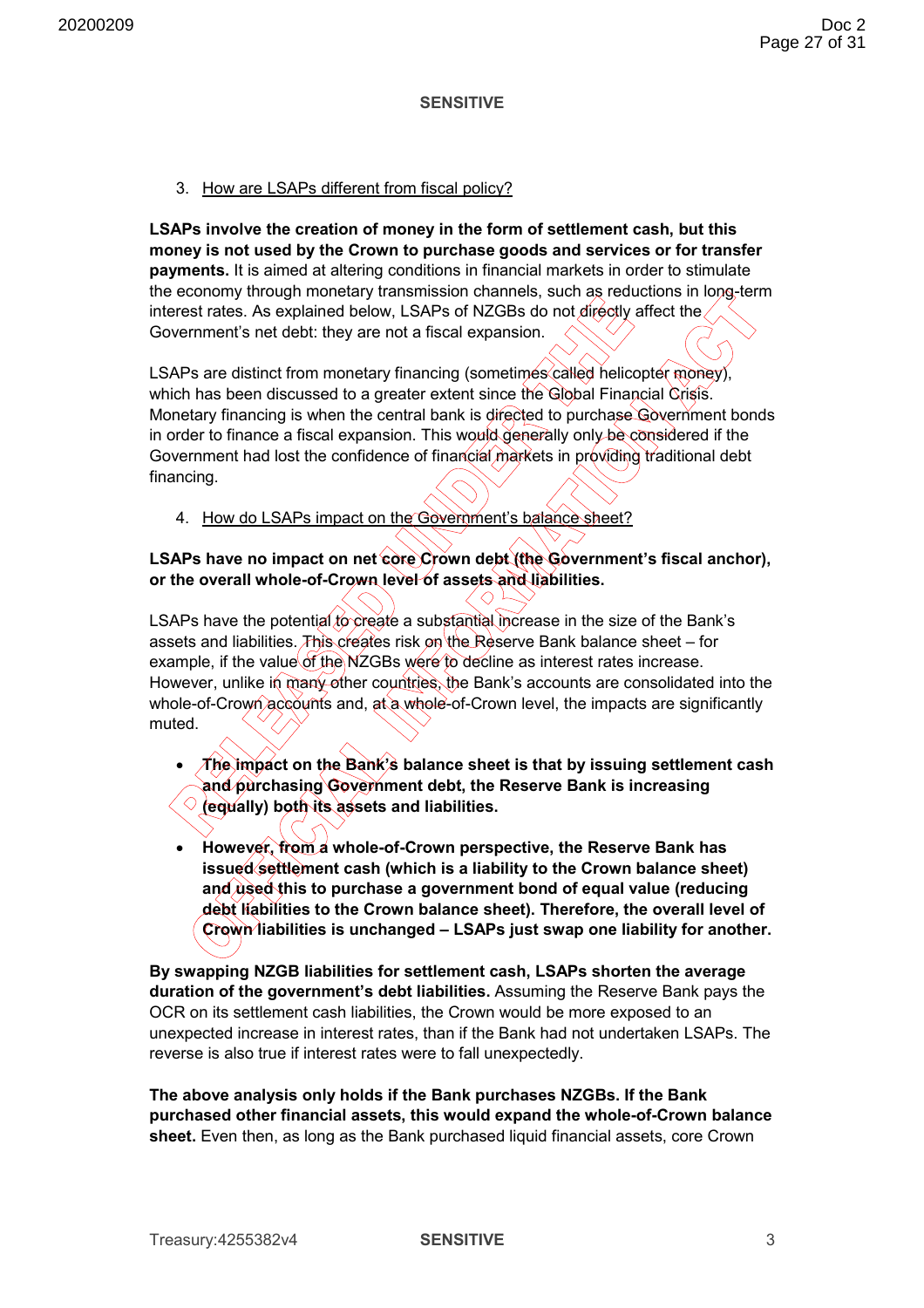net debt would not initially increase, but there would be a greater exposure to valuation movements on net core Crown debt.

For technical reasons, undertaking LSAPs would reduce gross debt. Settlement cash is excluded from gross debt, as its main function is not to finance the operating and capital activities of the Crown which gross debt looks to measure.

#### 5. What are the costs and risks of LSAPs?

There are risks with LSAPs but these should be weighed against the risk of the Bank not providing enough economic stimulus if they do not use this mechanism. As LSAPs have not been used in New Zealand, the scale of stabilisation benefits are uncertain.

- **Distributional impacts:** LSAPs have many of the same distributional impacts as conventional monetary policy, but can raise asset prices more directly than conventional monetary policy, creating wealth inequality. However, they can also mitigate inequality by supporting employment.
- **Financial Stability:** LSAPs encourage investors to switch to higher risk assets in a search for higher yield. The MPC would need to consider any additional risk to the financial system when undertaking LSAPs.
- **Fiscal risk:** a change in the composition of Grown liabilities could have impacts on the Crown balance sheet over time. In particular, it increases the Crown's exposure to rising interest rates (as noted in section 4 above).
- **NZGB market functioning:** if the RBNZ becomes dominant in the NZGB market, this could lead to the permanent exit of traditional investors, eroding the investor base and making government funding harder to undertake. This would be mitigated if there were greater NZGB issuance at the same time e.g. to fund a fiscal deficit.

# What is your role in enabling LSAPs?

The Bank already has the legal authority to undertake UMP, including LSAPs. We do not think it would be appropriate for you to direct the Bank in its use of UMP tools, but there are opportunities for you to enable and give support to LSAPs. This could also increase the effectiveness of LSAPs by reducing uncertainty as to their use.

The Bank's ability to use LSAPs could be constrained to some extent. This is largely because of the potential impact on the Banks balance sheet: as discussed above, whilst LSAPs have a muted impact at the whole-of-Crown level, the Bank's balance sheet would expand significantly. This does not technically inhibit the Bank's ability to undertake LSAPs but could curtail their use if the Bank is concerned about the risk to its balance sheet position.

**To support LSAPs, you could provide an indemnity to the Bank for any losses arising on their balance sheet as a result of their purchases of NZGBs.** This would be a relatively low cost option given that losses on NZGBs for the Reserve Bank would not result in losses on the whole-of-Crown accounts.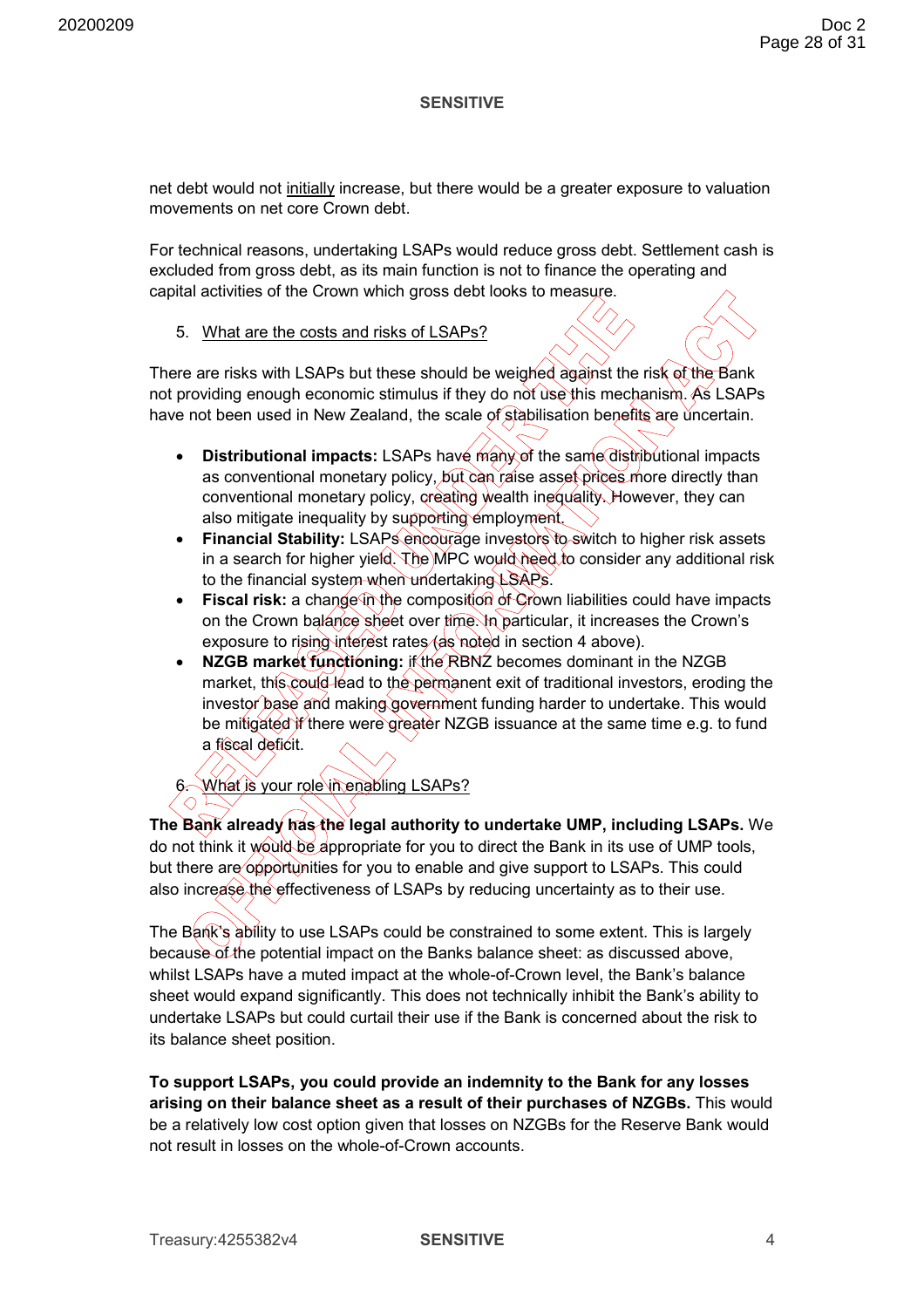An indemnity could be provided under Section 65ZD of the Public Finance Act; this section empowers you to give an indemnity on behalf of the Crown if you consider that it is necessary or expedient in the public interest. You can give an indemnity on whatever terms and conditions you think fit. For example, the indemnity could state the type of asset that you were willing to indemnify, the amount that could be purchased under the indemnity and any other conditions e.g. that you are informed of the  $\beta$ ank's LSAP intentions.

Whilst this would not constrain the Bank's legal authority to use LSAPs, we think it is likely that the Bank would operate within the constraints of the indemnity and would request an expansion of the indemnity if necessary.

We are working with the Bank on options for operationalising LSAPs and will **provide further advice, including the amount and terms and conditions of any indemnity. At this stage, you could announce a willingness to provide an indemnity and note that the exact details of this are being worked through.** 

Matthew Galt, Analyst, Macroeconomic and Fiscal Policy, <sup>s9(2)(k)</sup> Renee Philip, Manager, Macroeconomic and Fiscal Policy, <sup>s9(2)(k)</sup>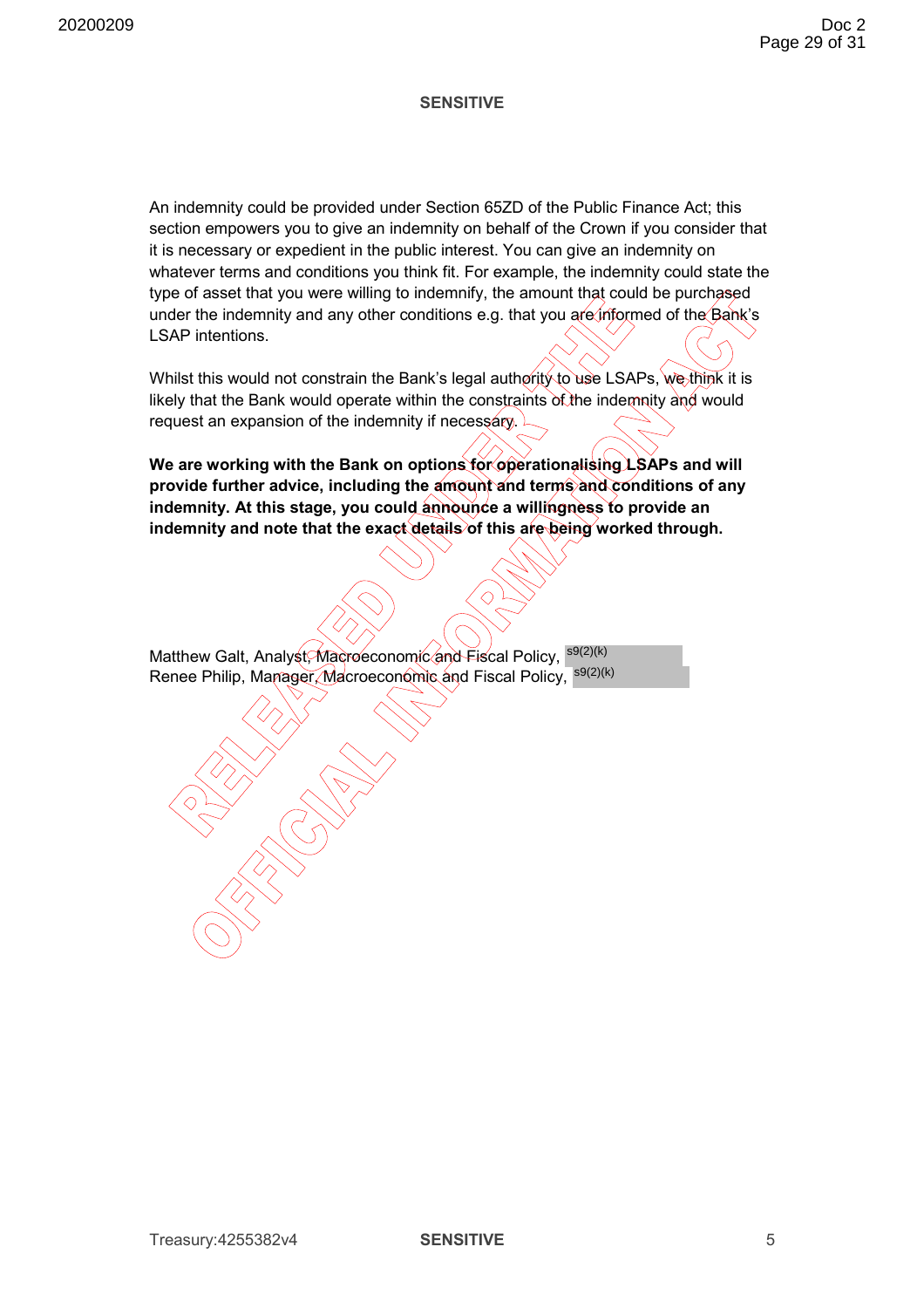#### **Annex 1: The Bank's current list of UMP tools**



https://www.rbnz.govt.nz/monetary-policy/unconventional-monetary-policy